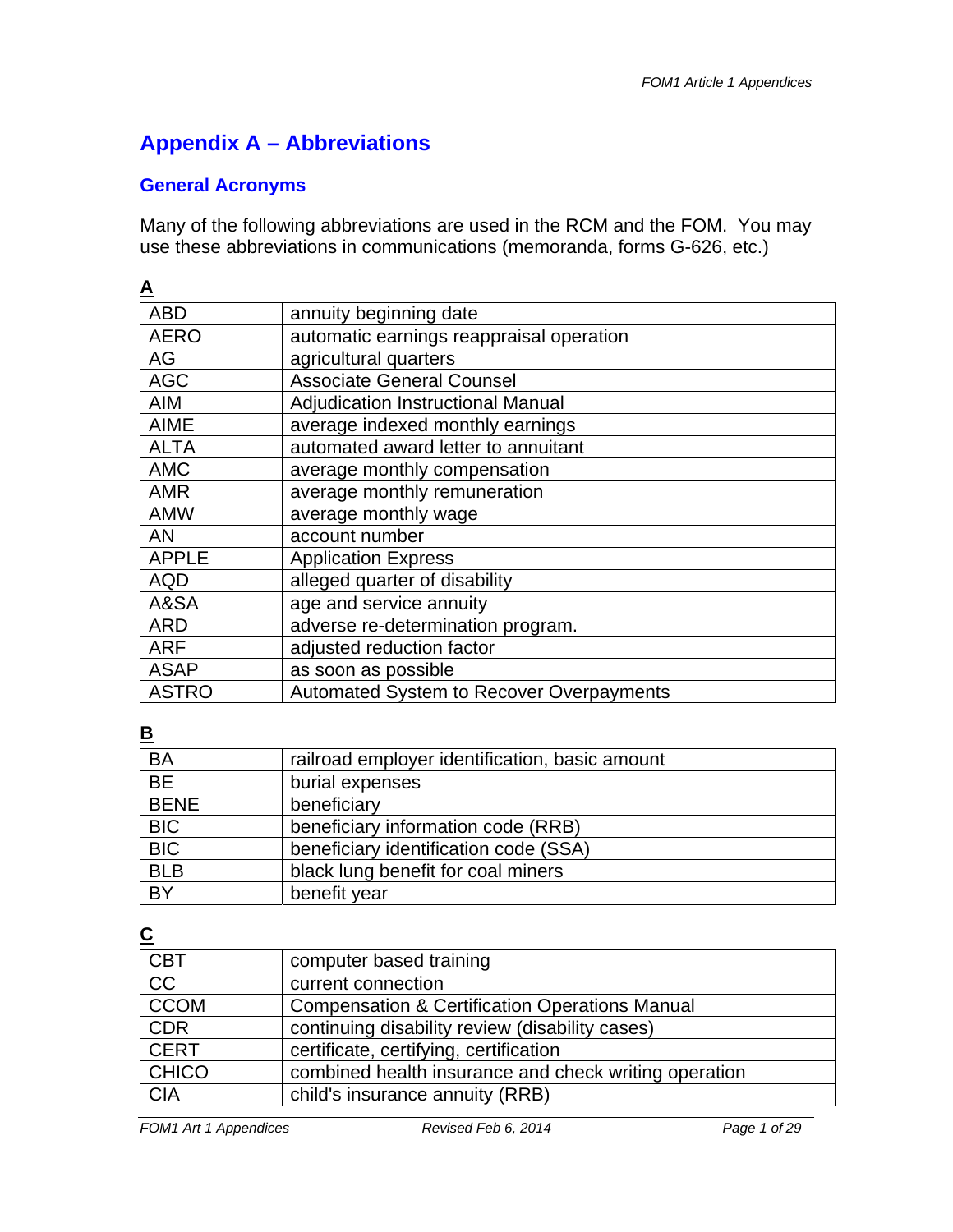| <b>CITZ</b>     | citizen(ship)                                      |
|-----------------|----------------------------------------------------|
| <b>CMS</b>      | <b>Centers of Medicare &amp; Medicaid Services</b> |
| <b>CNTRGSTR</b> | <b>Central Register</b>                            |
| <b>COA</b>      | change of address                                  |
| <b>COINS</b>    | <b>Consolidated Information Screens</b>            |
| <b>COL</b>      | cost of living                                     |
| <b>COLA</b>     | cost of living adjustment                          |
| <b>COMP</b>     | compensation                                       |
| <b>CONV</b>     | conversion                                         |
| <b>CPS</b>      | current pay status                                 |
| <b>CR</b>       | contact representative                             |
| <b>CSM</b>      | creditable service month(s)                        |
| <b>CWOA</b>     | closed without award                               |
| СY              | current year                                       |

# **D**

| DA           | disability annuity (RRB)                           |
|--------------|----------------------------------------------------|
| DB           | direct billing (Medicare)                          |
| <b>DBR</b>   | daily benefit rate                                 |
| <b>DC</b>    | death certificate                                  |
| <b>DCM</b>   | <b>Disability Claims Manual</b>                    |
| DD           | direct deposit                                     |
| <b>DECD</b>  | deceased                                           |
| DF           | disability freeze                                  |
| <b>DIB</b>   | disability insurance benefit (SSA)                 |
| <b>DISC</b>  | discrepancy                                        |
| <b>DLW</b>   | date last worked                                   |
| <b>DNE</b>   | death notification entry                           |
| D-O          | drop-out (provision of SS Act)                     |
| DO           | district office (RRB)                              |
| <b>DOB</b>   | date of birth                                      |
| <b>DOD</b>   | date of death                                      |
| <b>DOE</b>   | date of entitlement                                |
| <b>DOFS</b>  | date of filing, SMIB                               |
| <b>DQRRB</b> | disabled qualified railroad retirement beneficiary |
| <b>DRC</b>   | delayed retirement credits (SSA)                   |
| <b>DRR</b>   | date rights relinquished                           |
| <b>DRS</b>   | disability review section (SSA)                    |
| <b>DWIA</b>  | disabled widow's insurance annuity (RRB)           |

# **E**

| EARN       | earnings                                  |
|------------|-------------------------------------------|
| EDMA       | <b>Employment Data Maintenance System</b> |
| <b>EDP</b> | electronic data processing                |
| $F$ FF     | employee                                  |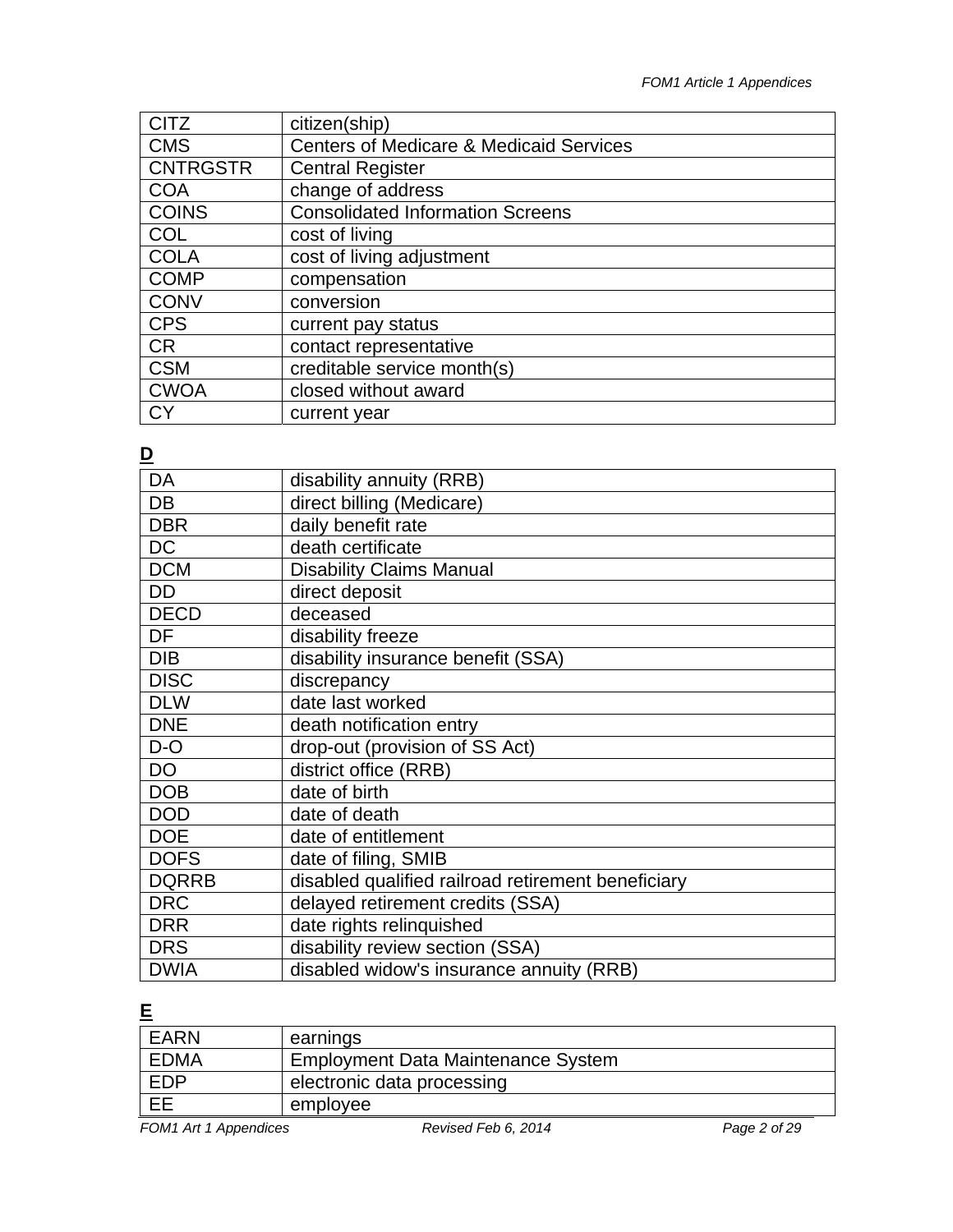| EEI              | estimated end of inability date           |
|------------------|-------------------------------------------|
| <b>EFF</b>       | effective                                 |
| <b>EFT</b>       | electronic fund transfer                  |
| <b>EGHP</b>      | eligible group health plan (Medicare SEP) |
| ΕI               | educational institution                   |
| <b>EIN</b>       | employer identification number            |
| <b>ENT</b>       | entitled, entitlement                     |
| ER               | employment relation, employer             |
| E/R              | earnings record                           |
| <b>EXCS EARN</b> | excess earnings                           |

**F** 

| <b>FAST</b>  | Field-Address-Suspension-Termination System  |
|--------------|----------------------------------------------|
| FEHB(A)      | Federal Employee's Health Benefits (Act)     |
| <b>FH</b>    | funeral home                                 |
| <b>FHITF</b> | <b>Federal Hospital Insurance Trust Fund</b> |
| <b>FIN</b>   | final certification                          |
| <b>FMB</b>   | family maximum benefit                       |
| <b>FNOD</b>  | first notice of death                        |
| <b>FO</b>    | RRB field office (RO, D/O or branch office)  |
| <b>FOM</b>   | <b>Field Operating Manual (RRB)</b>          |
| <b>FOMF</b>  | <b>Financial Organization Master File</b>    |
| <b>FRA</b>   | full retirement age                          |
| <b>FSIS</b>  | <b>Field Service Inquiry System</b>          |
| <b>FTA</b>   | full-time attendance                         |
| <b>FTS</b>   | full-time student                            |

**G** 

| <b>GAO</b>                | <b>General Accounting Office</b> |
|---------------------------|----------------------------------|
| $\overline{GC}$           | <b>General Counsel</b>           |
| <b>GEP</b>                | general enrollment period (SMIB) |
| $\overline{\mathsf{G}}$ F | grandfather clause               |
| <b>GOLD</b>               | G-90 Online database             |

**H** 

| <b>HCFA</b> | Healthcare Finance Administration (Obsolete but still used) |
|-------------|-------------------------------------------------------------|
| <b>HHA</b>  | Home Health Agency                                          |
| <b>HHS</b>  | Home Health Services, Department of Health and Human        |
|             | <b>Services</b>                                             |
| HI(B)       | health insurance (benefits)                                 |
| <b>HIM</b>  | health insurance master "file" (SSA)                        |
| <b>HIS</b>  | inpatient hospital services (HIB)                           |
| <b>HMO</b>  | <b>Health Maintenance Organizations</b>                     |
| <b>HSL</b>  | <b>Hybrid Systems Limited</b>                               |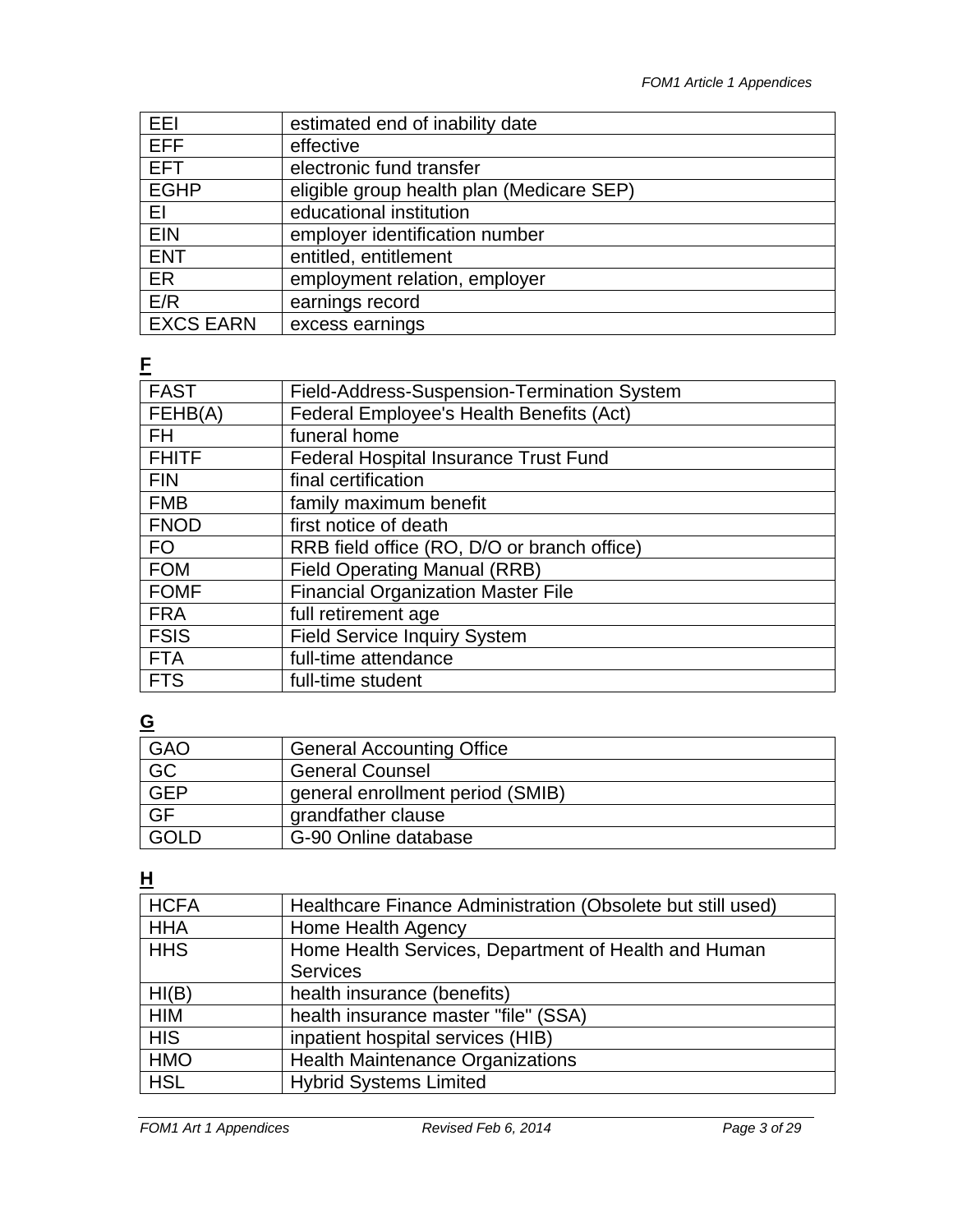| ΙB            | <b>Informational Bulletin</b>                  |
|---------------|------------------------------------------------|
| <b>IEP</b>    | initial enrollment period (SMIB)               |
| IM            | Instructional Memorandum                       |
| <b>IMPACT</b> | initial monthly partial certification in tiers |
| <b>INS</b>    | insured                                        |
| IP            | <b>Interim Procedure</b>                       |
| IPI           | ineligible person included                     |
| IS            | insured status                                 |
| IW            | interim widow                                  |

#### **J-K**

| <b>JA</b>   | joint and survivor annuity   |
|-------------|------------------------------|
| <b>JADE</b> | Joint Agency Data Exchange   |
| <b>JS</b>   | joint and survivor option    |
| <b>KOR</b>  | <b>Key Operating Reports</b> |

# **L**

| LAF         | ledger account file (SSA) - (LAF $E = RR$ certification) |
|-------------|----------------------------------------------------------|
| LEMBA       | larger excess master benefit amount (SSA)                |
| <b>LGHP</b> | Large Group Health Plan                                  |
| LI/E        | last illness expense                                     |
| <b>LPE</b>  | last person employment                                   |
| <b>LPS</b>  | last person service                                      |
| <b>LSDP</b> | lump-sum death payment                                   |
| L/W         | living with                                              |

# **M**

| <b>MA</b>      | spouse annuity                                                |
|----------------|---------------------------------------------------------------|
| <b>MACRO</b>   | Master and Clearance Records On-Line                          |
| <b>MARC</b>    | Microfiche,                                                   |
| <b>MATLOCK</b> | material locator                                              |
| <b>MBA</b>     | monthly benefit amount (SSA)                                  |
| <b>MBR</b>     | master benefit record (SSA)                                   |
| M/E            | medical evidence                                              |
| <b>MIE</b>     | medical improvement expected (disability cases)               |
| <b>MINE</b>    | medical improvement not expected (disability cases)           |
| <b>MIP</b>     | medical improvement possible (disability cases)               |
| <b>MIRTEL</b>  | Medicare information recorded, transmitted, edited and logged |
| <b>MOMS</b>    | monthly microfilm of START                                    |
| <b>MPM</b>     | <b>Medicare Programs Manual</b>                               |
| M/S            | military service                                              |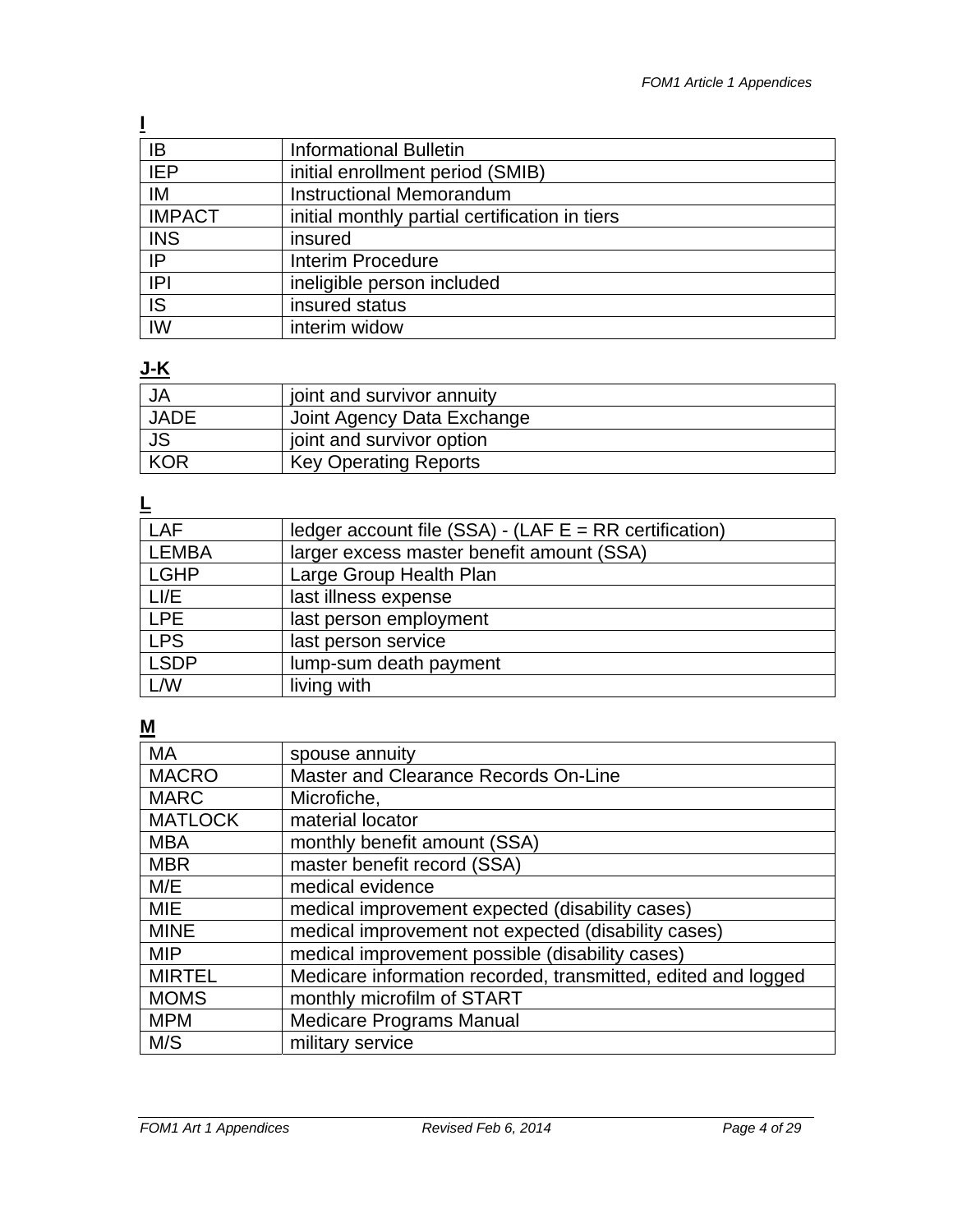# **N**

| <b>NCSP</b> | non-covered service pension            |
|-------------|----------------------------------------|
| <b>NEI</b>  | national employee index                |
| NIF         | not in file                            |
| NIS         | no insured status                      |
| Non-SSEB    | non-social security equivalent benefit |
| <b>NRA</b>  | non-resident alien                     |

# **O**

| <b>OBD</b>      | original annuity beginning date    |
|-----------------|------------------------------------|
| <b>OM</b>       | overall minimum provision (RR Act) |
| $\overline{OP}$ | overpayment                        |
| <b>OPO</b>      | one payment only                   |
| <b>OSR</b>      | on-site representative (SSA)       |

# **P**

| payee code                    |
|-------------------------------|
| Program Account Receivable    |
| Part certification            |
| post entitlement (SSA)        |
| <b>Programs General</b>       |
| <b>Public Health Service</b>  |
| primary insurance amount      |
| primary insurance benefit     |
| proof of age                  |
| proof of burial expenses      |
| proof of death                |
| proof of marriage             |
| proof of military service     |
| proof of relationship         |
| prior service                 |
| program service center (SSA)  |
| <b>Public Service Pension</b> |
| <b>Procedure Transmittal</b>  |
|                               |

# **Q-R**

| QC             | quarter of coverage                             |
|----------------|-------------------------------------------------|
| QRRB           | qualified railroad retirement beneficiary       |
| <b>RASI</b>    | <b>Retirement Adjudication System - Initial</b> |
| <b>RCM</b>     | <b>Retirement Claims Manual</b>                 |
| <b>RECOMP</b>  | recomputation                                   |
| <b>REG ANN</b> | regular annuity                                 |
| <b>RET</b>     | retirement                                      |
| RF             | reduction factor                                |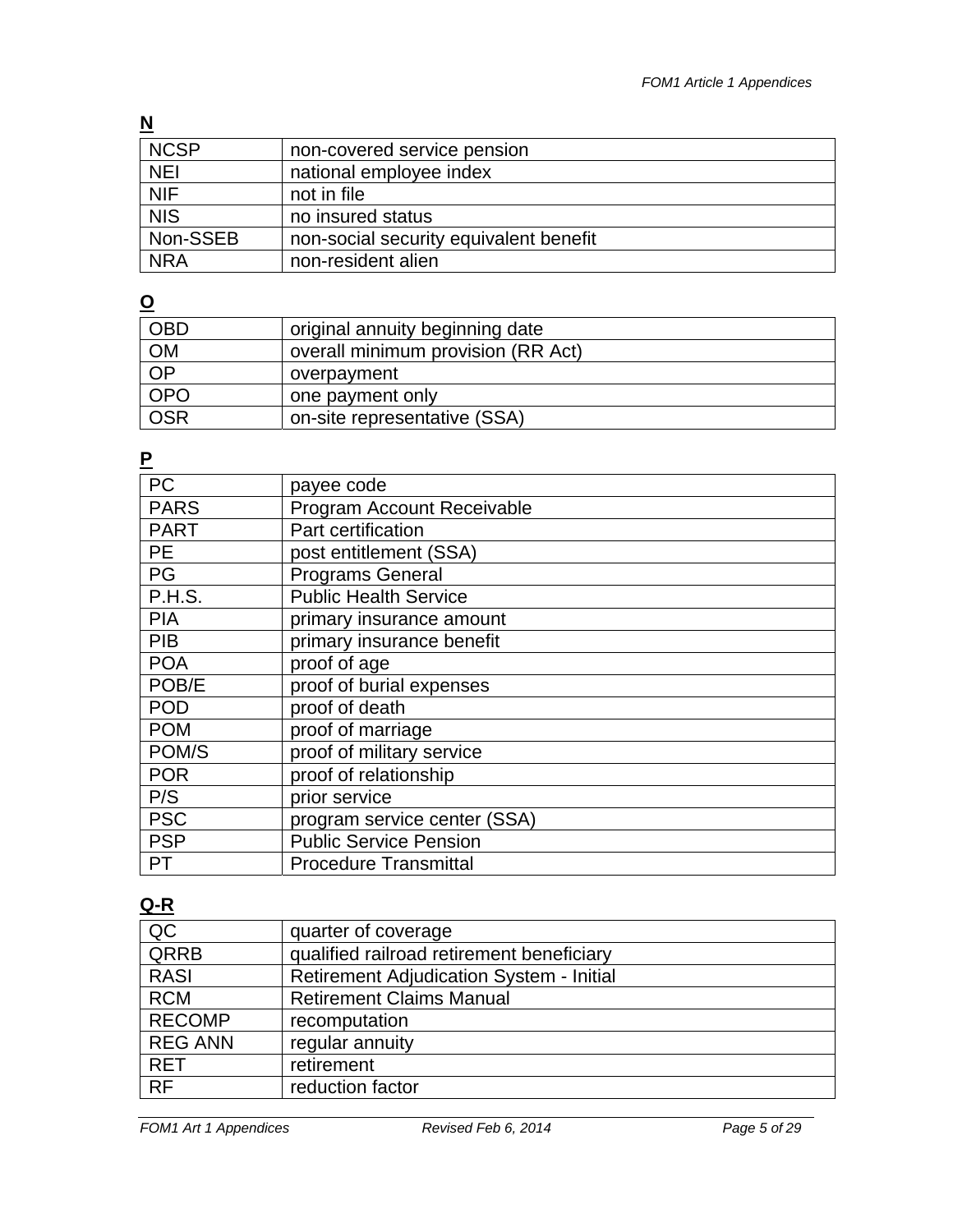| <b>RIB</b>    | retirement insurance benefit (formerly OAIB)           |
|---------------|--------------------------------------------------------|
| <b>RLS</b>    | residual lump sum                                      |
| <b>RO</b>     | <b>RRB Regional Office</b>                             |
| <b>RPS</b>    | <b>RUIA Procedure Supplement</b>                       |
| R of R        | relinguishment of rights                               |
| <b>RR</b>     | railroad                                               |
| <b>RRA</b>    | <b>Railroad Retirement Act</b>                         |
| <b>RRAILS</b> | Railroad Retirement Automated Integrated Letter System |
| <b>RRAPID</b> | Railroad Automated Processing Integrated Database      |
| <b>RRB</b>    | <b>Railroad Retirement Board</b>                       |
| <b>RRDLW</b>  | Railroad day last worked                               |
| <b>RRXR</b>   | <b>Railroad Experience Rating</b>                      |
| <b>RUCS</b>   | Railroad Unemployment Claims System                    |
| <b>RUIA</b>   | Railroad Unemployment Insurance Act                    |
| <b>RW</b>     | remarried widow                                        |

**S** 

| state-buy in (Medicare)                        |
|------------------------------------------------|
| service and compensation of railroad employees |
| surviving divorced spouse                      |
| self-employment                                |
| self-employment income                         |
| special enrollment period (SMIB-Medicare)      |
| <b>State Employment Service</b>                |
| substantial gainful activity                   |
| sickness insurance                             |
| service months                                 |
| supplementary medical insurance (benefit)      |
| supplementary medical insurance trust fund     |
| skilled nursing facility                       |
| skilled nursing services                       |
| spouse                                         |
| spouse partial annuity rate                    |
| special minimum                                |
| social security                                |
| subsequent service                             |
| Social Security Administration (Act)           |
| <b>SSA</b> district office                     |
| social security equivalent benefit             |
| supplemental security income                   |
| social security number                         |
| supplemental annuity (RRB)                     |
| survivor                                       |
| survival calculation ADP program               |
| suspense                                       |
|                                                |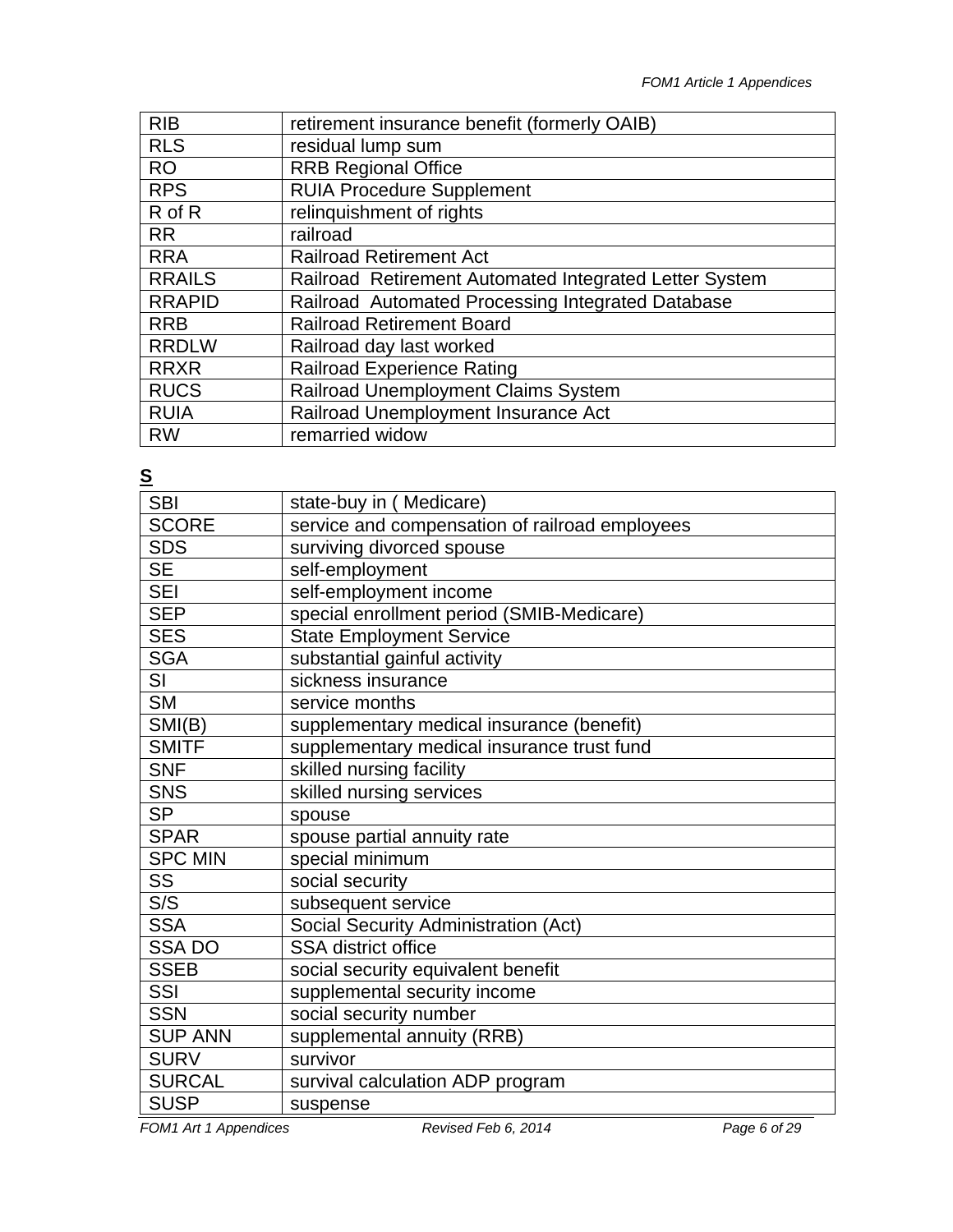| <b>IVI</b> |  |
|------------|--|
|            |  |

# **T**

| <b>TAS</b>        | tax accounting system                  |
|-------------------|----------------------------------------|
| <b>TERM</b>       | terminate, terminated, termination     |
| T/I               | transitional insured (SSA)             |
| TI                | table increase                         |
| <b>TOM</b>        | <b>Taxation Operations Manual</b>      |
| <b>TPO/TPOINQ</b> | tape print out/ tape print out inquiry |
| T/S               | termination/suspension                 |
| <b>TT</b>         | teletype                               |
| TI                | tier I                                 |
| T <sub>2</sub>    | tier <sub>2</sub>                      |

# **U-V**

| <b>UP</b>   | underpayment                                   |
|-------------|------------------------------------------------|
| <b>UPC</b>  | unemployment payment control                   |
| UI          | unemployment insurance                         |
| VA          | <b>Veterans Administration</b>                 |
| <b>VAC</b>  | <b>Veterans Administration Center</b>          |
| <b>VARO</b> | <b>Veterans Administration Regional Office</b> |
| VQ          | voluntary quit                                 |
| <b>VRS</b>  | vocational rehabilitation services             |

# **W-Y**

| <b>WC</b>   | worker's compensation (worker's comp)       |
|-------------|---------------------------------------------|
| <b>WCIA</b> | widow's current insurance annuity (RRB)     |
| <b>WD</b>   | work deductions                             |
| <b>WDIS</b> | work deduction insured status               |
| <b>WE</b>   | wage earner (includes self-employed person) |
| <b>WF</b>   | windfall                                    |
| <b>WIA</b>  | widow's insurance annuity (RRB)             |
| <b>WIB</b>  | wife's insurance benefit (SSA)              |
| <b>WIMA</b> | Widow(er)'s Initial Minimum Amount          |
| <b>WO</b>   | without                                     |
| <b>XS</b>   | excess                                      |
| <b>YOC</b>  | years of coverage                           |

# **Organizational Acronyms**

#### **A-C**

| ADC | Application Design Center |
|-----|---------------------------|
|     |                           |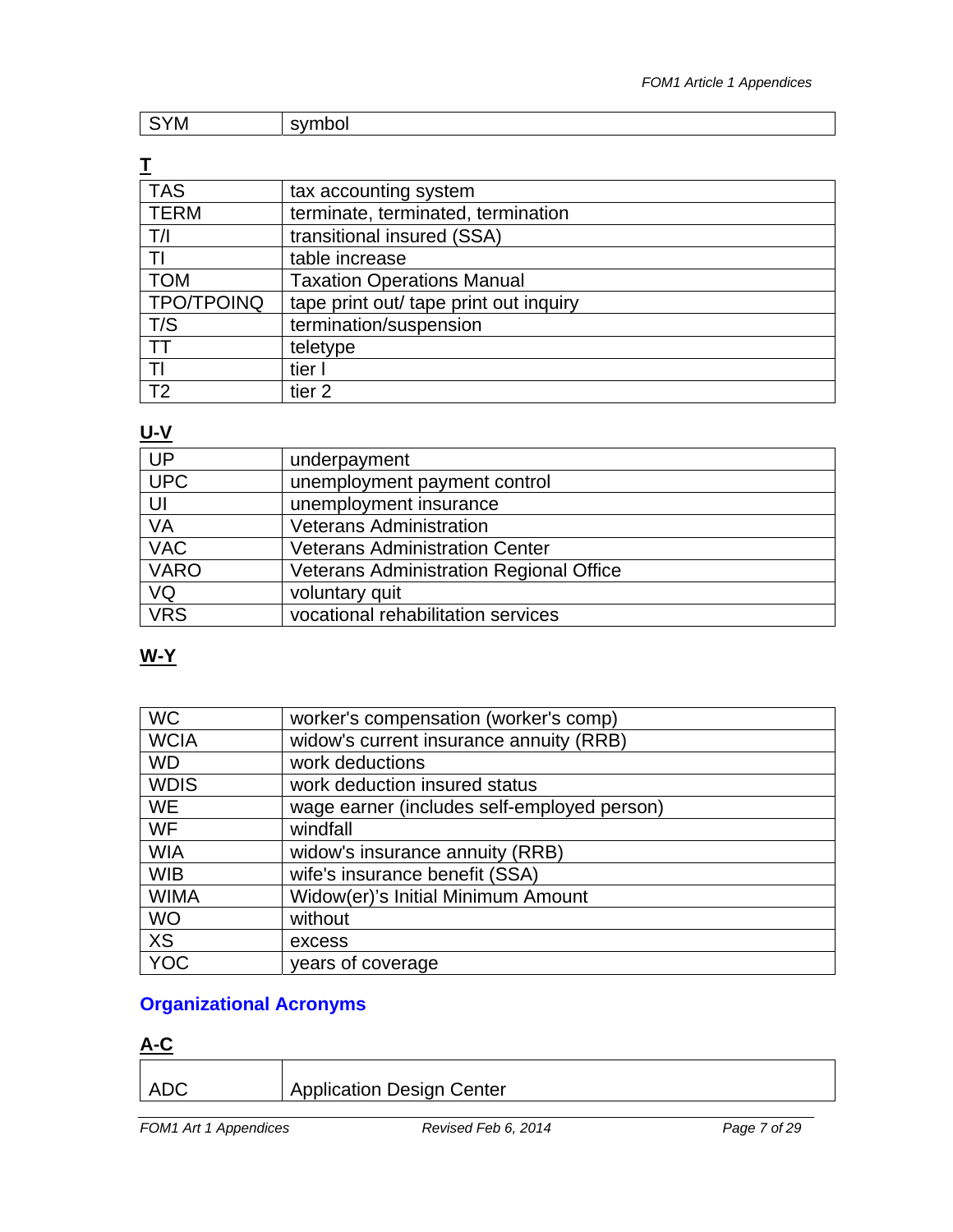| <b>AFGE</b>  | American Federation of Government Employees (Union)            |
|--------------|----------------------------------------------------------------|
| A&T          | <b>Assessment &amp; Training</b>                               |
| <b>BCC</b>   | <b>Bureau of Compensation and Certification</b>                |
| BC-S         | <b>Benefit Continuity (Survivor)</b>                           |
| <b>BDMO</b>  | Bureau of Disability & Medicare Operations (Obsolete but still |
|              | referenced)                                                    |
| <b>BFO</b>   | <b>Bureau of Fiscal Operations</b>                             |
| <b>BHA</b>   | <b>Bureau of Hearings and Appeals</b>                          |
| <b>BIS</b>   | <b>Bureau of Information Services</b>                          |
| <b>CASS</b>  | <b>Claims Adjustment &amp; Settlement Sections</b>             |
| <b>CESC</b>  | <b>Compensation and Employer Service Center</b>                |
| <b>CHAIR</b> | <b>Chairperson's Office</b>                                    |
| <b>CIS</b>   | <b>Congressional Inquiry Section</b>                           |
| <b>CSR</b>   | <b>Customer Service Representatives</b>                        |
| CSU          | <b>Clerical Services Unit</b>                                  |

#### **D-L**

| <b>DIS</b> | <b>Disability Initial Section</b>      |
|------------|----------------------------------------|
| <b>DPS</b> | <b>Disability Post Section</b>         |
| <b>DRS</b> | <b>Debt Recovery Section</b>           |
| <b>ESC</b> | <b>E-Government Service Center</b>     |
| <b>FS</b>  | <b>Field Service</b>                   |
| H&A        | Hearing & Appeals                      |
| HQ         | Headquarters                           |
| <b>HR</b>  | <b>Human Resources</b>                 |
| IDU        | <b>Imaging Distribution Unit</b>       |
| <b>IFR</b> | <b>Initial Folder Review</b>           |
| <b>IRM</b> | <b>Information Resource Management</b> |
| <b>ISC</b> | <b>Infrastructure Services Center</b>  |
| LAW        | Office of General Counsel (OGC)        |
| <b>LMO</b> | <b>Labor Members Office</b>            |

## **M-R**

| <b>MS</b>   | <b>Medicare Section</b>                     |
|-------------|---------------------------------------------|
| <b>MMO</b>  | Management Member's Office                  |
| <b>OEO</b>  | <b>Office of Equal Opportunity</b>          |
| <b>OIG</b>  | Office of Inspector General                 |
| <b>OLA</b>  | <b>Office of Legislative Affairs</b>        |
| <b>OP</b>   | Office of Programs                          |
| <b>OPA</b>  | <b>Office of Public Affairs</b>             |
| <b>OPER</b> | <b>Operations</b>                           |
| <b>OPR</b>  | <b>Overpayment Recovery Section</b>         |
| <b>OSR</b>  | On-site Representative (SSA)                |
| <b>PAS</b>  | <b>Payment Analysis and Systems Section</b> |
| <b>PES</b>  | <b>Program Evaluation Section</b>           |
|             |                                             |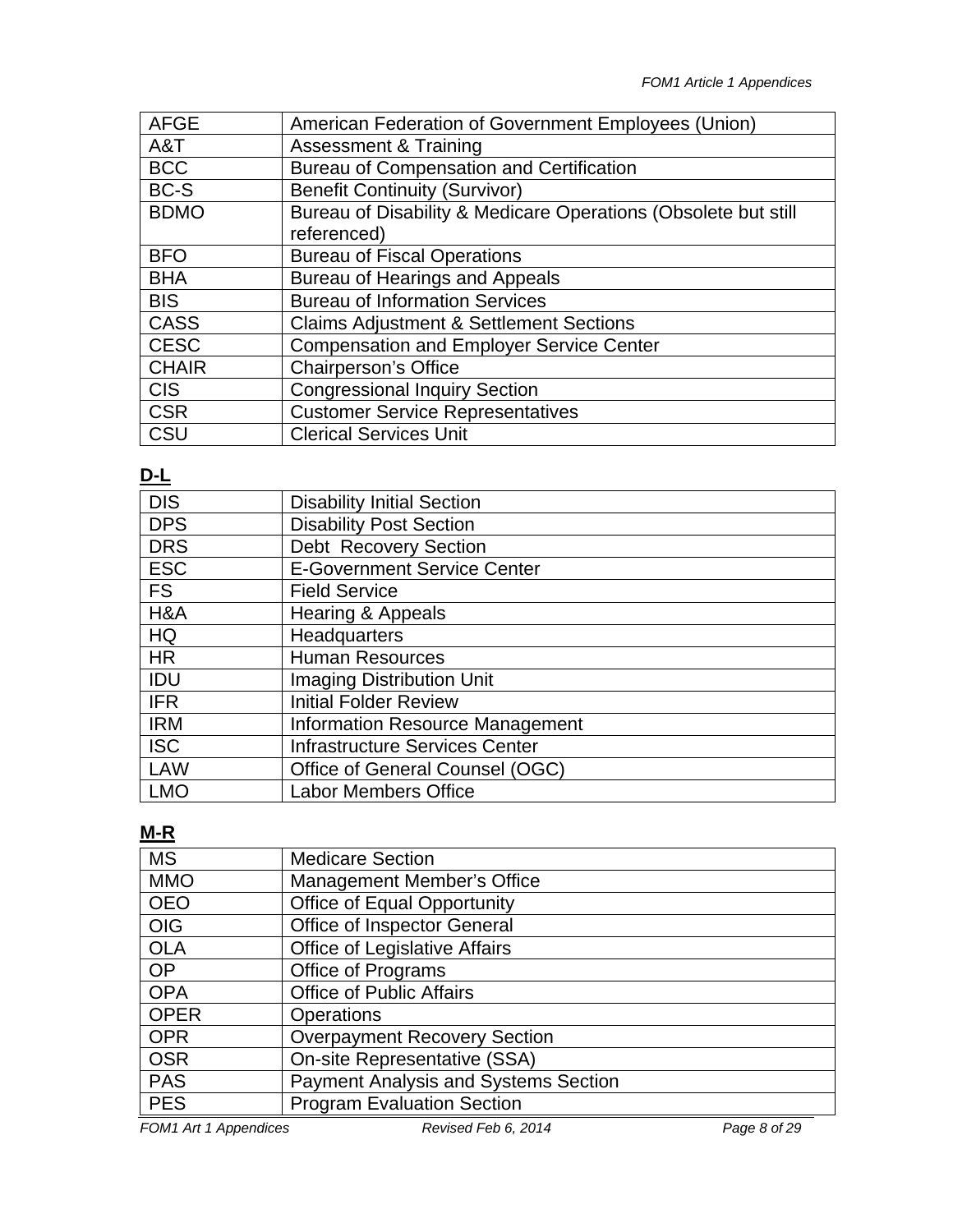| <b>PSD</b>     | <b>Program Support Division</b>        |
|----------------|----------------------------------------|
| <b>PSS</b>     | <b>Program Services Section (BFS)</b>  |
| <b>P&amp;S</b> | <b>Policy and Systems</b>              |
| <b>PSU</b>     | <b>Payment Services Unit</b>           |
| <b>RAC</b>     | <b>RRA Application and Calculation</b> |
| <b>RECON</b>   | <b>Reconsideration Section</b>         |
| <b>RBD</b>     | <b>Retirement Benefits Division</b>    |
| <b>RIS</b>     | <b>Retirement Initial Section</b>      |
| <b>RIS</b>     | <b>RUIA, Internet and Support</b>      |
| <b>RMC</b>     | <b>Resource Management Center</b>      |
| <b>RO</b>      | <b>Regional Office</b>                 |
| RPS-A          | <b>Retirement Post Section A</b>       |
| RPS-B          | <b>Retirement Post Section B</b>       |

## **S-U**

| SSS<br><b>Supply Services Section</b><br><b>SBD</b><br><b>Survivor Benefits Division</b><br><b>SIS</b><br><b>Survivor Initial Section</b> |
|-------------------------------------------------------------------------------------------------------------------------------------------|
|                                                                                                                                           |
|                                                                                                                                           |
|                                                                                                                                           |
| SPS<br><b>Survivor Post Section</b>                                                                                                       |
| <b>SUBS</b><br>Sickness and Unemployment Benefits Section                                                                                 |
| <b>TCIS</b><br><b>Tax Reconciliation Section</b>                                                                                          |
| <b>UPSD</b><br>Unemployment & Program Support Division                                                                                    |

# Program Acronyms<br><u>A</u>

| <b>AEC</b>   | Advanced Evidence Collection (Replaced by APPLE Proofs<br>Database                        |
|--------------|-------------------------------------------------------------------------------------------|
| <b>AERO</b>  | Automatic Earnings Recomputation Operation (performed<br>annually from 1978 through 2005) |
| <b>AESOP</b> | <b>Annuity Estimate Operations</b>                                                        |
| <b>AFCS</b>  | <b>Automated Folder Control System</b>                                                    |
| <b>ALTA</b>  | <b>Automated Award Letters to Annuitants</b>                                              |
| <b>ANEX</b>  | Annual Extract Operation(Tax)                                                             |
| <b>APPLE</b> | <b>Application express</b>                                                                |
| <b>ASTRO</b> | Automated System to Recover Overpayments                                                  |

## **B-C**

| <b>BASS</b>  | <b>BUSI Access Security System</b>                   |
|--------------|------------------------------------------------------|
| <b>BERT</b>  | <b>Beneficiary Enrollment Retrieval system (CMS)</b> |
| <b>BIC</b>   | <b>Beneficiary Identification Code</b>               |
| <b>BXR</b>   | <b>Beneficiary Cross Reference</b>                   |
| <b>CALC</b>  | <b>Tax Withholding Calculation Module</b>            |
| CANCO        | <b>Cancelled Checks Operation</b>                    |
| <b>CHICO</b> | <b>Check writing Integrated Computer] Operation</b>  |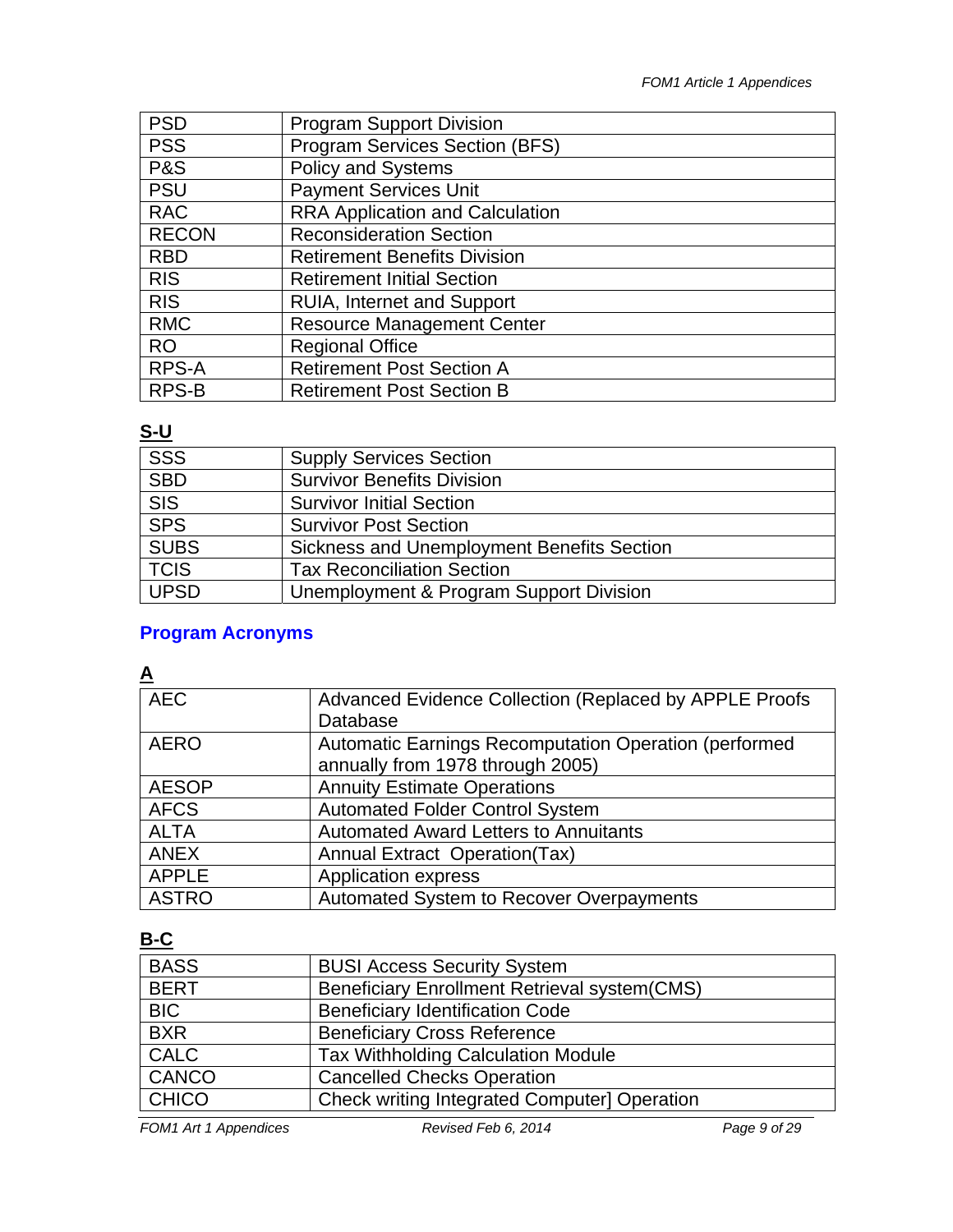| <b>COINS</b> | Consolidated Information screens |
|--------------|----------------------------------|
| <b>COL</b>   | Cost-of-Living                   |
| <b>CWF</b>   | Common Working File (CMS)        |

## **D-G**

| <b>DAISY</b>     | Daily Activity Input System                                |
|------------------|------------------------------------------------------------|
| <b>DAS</b>       | <b>Disability Attainment Selections</b>                    |
| DATA-Q           | <b>DATA Queued</b>                                         |
| <b>DELTA</b>     | <b>TAS Daily Update System</b>                             |
| <b>EDM</b>       | <b>Employment Data Maintenance</b>                         |
| <b>EFT</b>       | <b>Electronic Funds Transfer</b>                           |
| <b>ETA</b>       | <b>Evaluating Tax Accruals</b>                             |
| <b>FAME</b>      | FFS Application for Medical Exams                          |
| <b>FAST</b>      | Field-Address-Suspension-Termination                       |
| <b>FIELDSTAR</b> | Field System Tracking and Reporting Program                |
| <b>FOMF</b>      | <b>Financial Organization Master File</b>                  |
| <b>FSIS</b>      | <b>Field Service Inquiry System</b>                        |
| <b>GRACE</b>     | General Rule Adjustment and Contributions Evaluation (Tax) |

#### **H-L**

| <b>HIM</b>     | Health Insurance Master (CMS)                            |
|----------------|----------------------------------------------------------|
| <b>HSL</b>     | Hybrid Systems Limited (Although most reports have been  |
|                | replaced by Microsoft Outlook messages and Automated On- |
|                | Line Reports, a few HSL reports are still used)          |
| IC             | Initial Claims System (Replaced by APPLE)                |
| <b>ICETEA</b>  | Initial Claims Transmission of Earnings Account          |
| <b>IMPACT</b>  | Initial Monthly Partial Annuity Certification in Tiers   |
| <b>IOTA</b>    | Interactive Output of Taxation Awards                    |
| <b>JADE</b>    | Joint Agency Data Exchange                               |
| <b>KEYMAST</b> | <b>Key Master Test Screens</b>                           |
| <b>KEYPROD</b> | <b>Key Master Production Screens</b>                     |
| <b>KOR</b>     | <b>Key Operating Reports</b>                             |
| <b>LAMDA</b>   | TAS Data Base Extraction Program                         |
| <b>LUCKS</b>   | <b>List Uncashed Checks</b>                              |

#### **M**

| <b>MACRO</b>  | Master and Clearance Records On-line            |
|---------------|-------------------------------------------------|
| <b>MAMMA</b>  | Monthly Adjustment of MIRTEL Master             |
| <b>MAP</b>    | <b>Monthly Attainment Processing</b>            |
| <b>MARC</b>   | Microfiche of Annuity Residual and Compensation |
| <b>MARS</b>   | Mechanical Adjustment of Railroad and Social    |
| <b>MATLOC</b> | <b>Material Locator</b>                         |
| <b>MBF</b>    | <b>Master Benefit File</b>                      |
| <b>MBR</b>    | <b>Master Beneficiary Record</b>                |
| <b>MEDCOR</b> | <b>Medicare Correction System</b>               |
|               |                                                 |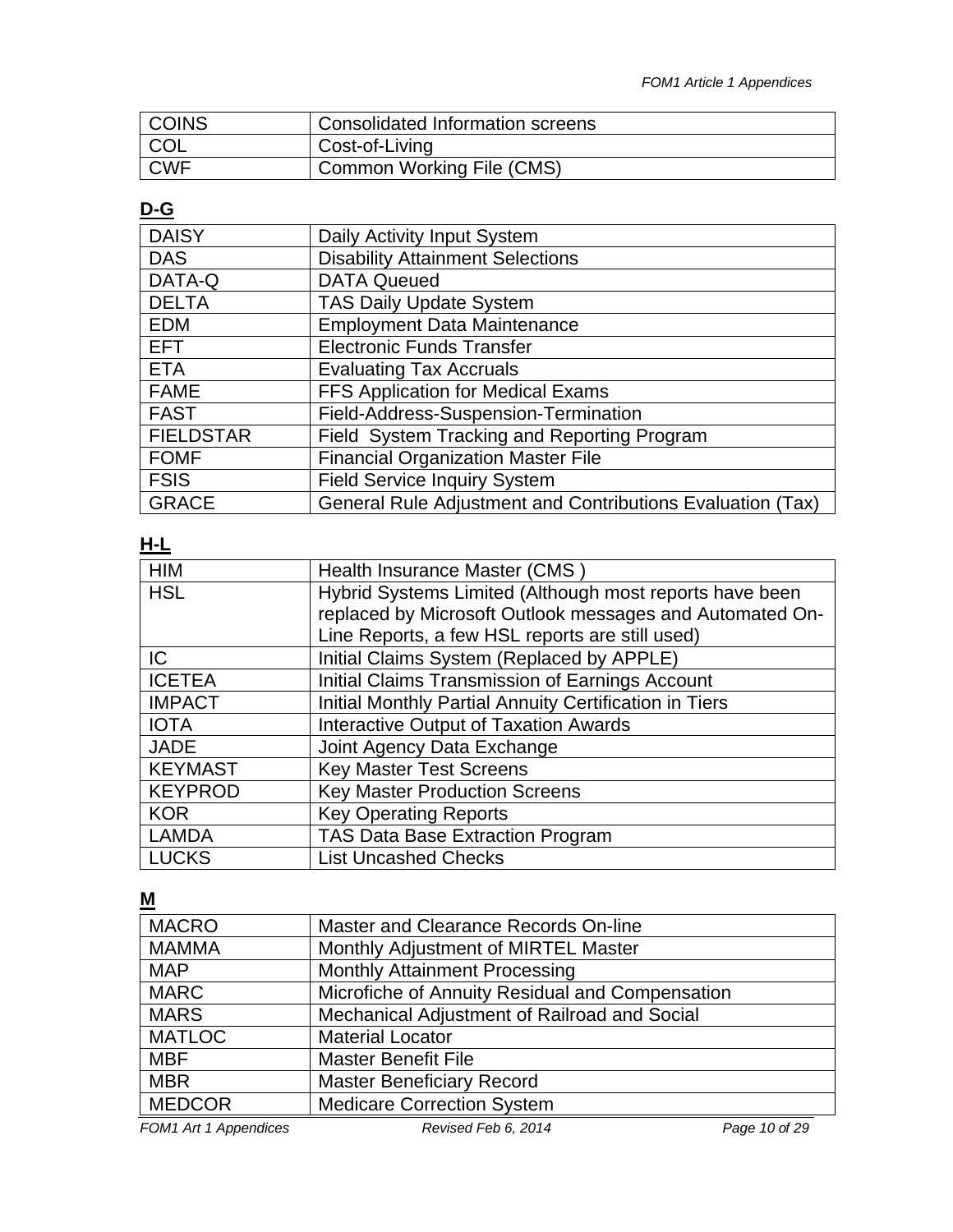| <b>MEDREF</b>  | <b>Medicare Referral System</b>                         |
|----------------|---------------------------------------------------------|
| MEF            | <b>Master Earnings File</b>                             |
| <b>MIRF</b>    | <b>MIRTEL File</b>                                      |
| <b>MIRTEL</b>  | Medicare Information Recorded, Transmitted, Edited, and |
|                | Logged                                                  |
| <b>MMAC</b>    | <b>MIRTEL Microfilm of Activity</b>                     |
| <b>MOLI</b>    | <b>MIRTEL On-Line Inquiry</b>                           |
| <b>MOMS</b>    | Monthly Microfilm of START                              |
| <b>MOR</b>     | <b>Mechanical Output Referral</b>                       |
| <b>MOSBI</b>   | Monthly State Buy-In                                    |
| <b>NRECURR</b> | Tax - Non-Recurring Module                              |

#### **O-Q**

| <b>OCR</b>      | <b>Optical Character Recognition</b>                    |
|-----------------|---------------------------------------------------------|
| <b>OLDDS</b>    | <b>On-line Disability Decision Sheet</b>                |
| <b>OLQ</b>      | <b>On-line Query</b>                                    |
| <b>ONCORR</b>   | <b>On-line Correction System</b>                        |
| <b>OPAC</b>     | <b>Online Payment and Collections Facility (FMS)</b>    |
| <b>ORCS</b>     | Overpayment Recovery Correspondence System              |
| <b>ORVL</b>     | <b>On-line Verification Letters</b>                     |
| <b>PAM</b>      | <b>Post Adjudication Mechanical</b>                     |
| <b>PARS</b>     | Program Accounts Receivable                             |
| <b>PHUS</b>     | <b>Payment History Update System</b>                    |
| <b>PIENTRY</b>  | Payment Investigation On-line Entry                     |
| <b>PISTATUS</b> | <b>Payment Investigation Status</b>                     |
| <b>PREH</b>     | Payment, Rate & Entitlement History (aka ORIS - On-line |
|                 | Rate History Inquiry)                                   |
|                 |                                                         |

# **R**

| <b>RAIL</b>     | Retirement Adjustment to Include Lag (performed annually<br>from 1989 through 2005) |  |
|-----------------|-------------------------------------------------------------------------------------|--|
| <b>RASI</b>     |                                                                                     |  |
|                 | <b>Retirement Adjudication System Initial</b>                                       |  |
| <b>RECALC</b>   | Mass Adjustment Tax Withholding Recalculation Program                               |  |
| <b>RECURR</b>   | Recurring Module (Tax)                                                              |  |
| <b>REQUEST</b>  | RASI Examiner Query Using Electronic System Terminals                               |  |
| <b>ROC</b>      | <b>Retirement On-Line Calculations</b>                                              |  |
| <b>RRAILS</b>   | Railroad Retirement Automated Integrated Letter System                              |  |
| <b>RRAPID</b>   | Railroad Retirement Automated Integrated Database                                   |  |
| <b>RRIC</b>     | Railroad Retirement Initial Claims (Formerly used for entering                      |  |
|                 | retirement applications on-line. Replaced by APPLE                                  |  |
| <b>RRXR</b>     | <b>Railroad Experience Rating</b>                                                   |  |
| <b>RUCS</b>     | Railroad Unemployment Claims System                                                 |  |
| <b>RUIACALC</b> | <b>RUIA Calculations</b>                                                            |  |
| <b>RESCUE</b>   | Recalculate for Service and Compensation Updated to EDM                             |  |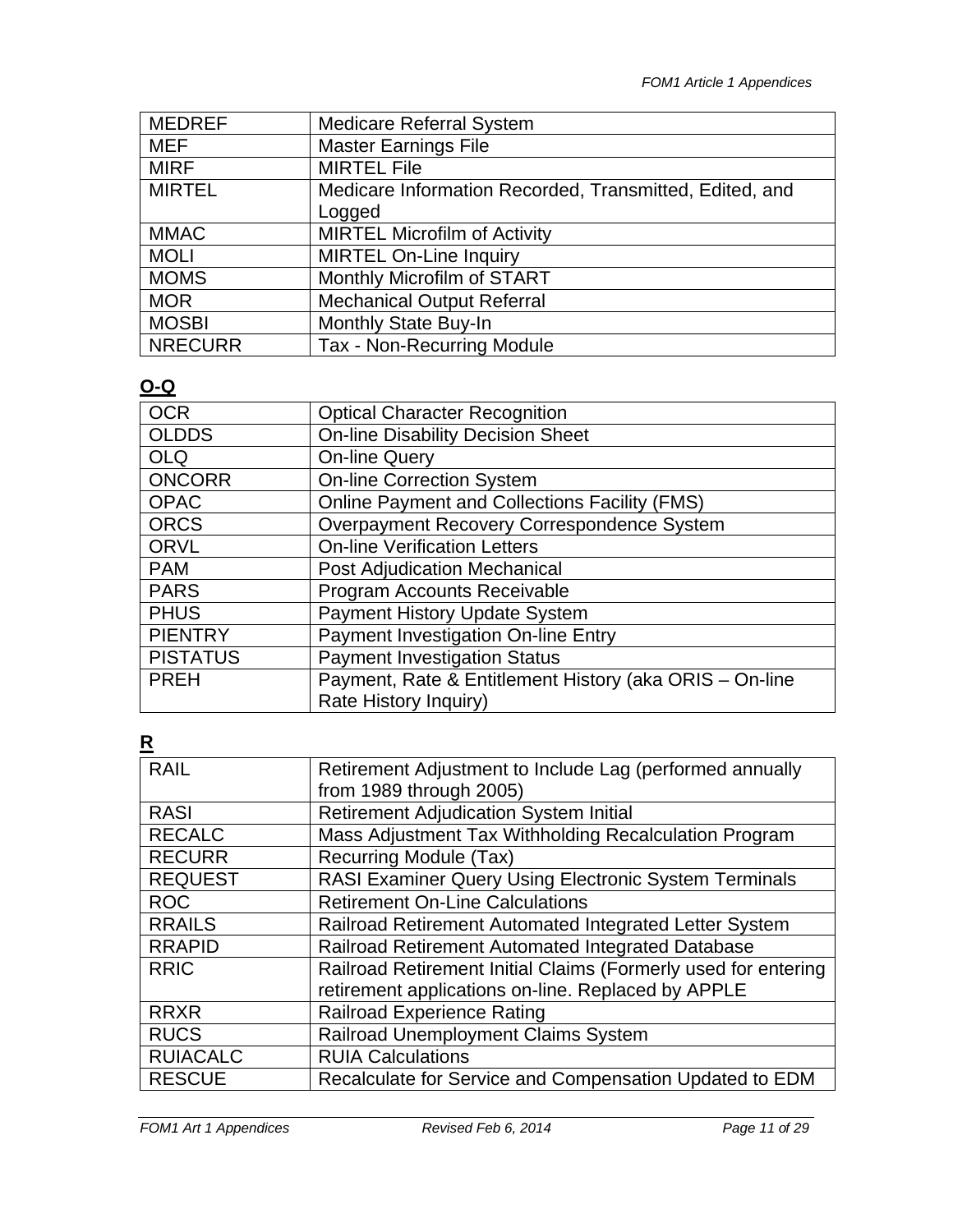| <u>s</u>       |                                                          |  |
|----------------|----------------------------------------------------------|--|
| <b>SAARA</b>   | Supplemental Annuity and Retirement Attainments -        |  |
|                | <b>Obsolete</b>                                          |  |
| <b>SAIL</b>    | Survivor Adjustment to Include Lag                       |  |
| <b>SALSA</b>   | Separation Allowance Lump Sum Award                      |  |
| <b>SAMIC</b>   | Supplemental Annuity 1099 - Obsolete                     |  |
| <b>SAMM</b>    | <b>START Activity and Master Microfilm</b>               |  |
| <b>SCAMP</b>   | <b>SSEB Calculation Modular Program (Tax)</b>            |  |
| <b>SCORE</b>   | Service and Compensation of Railroad Employees           |  |
| <b>SECUTAB</b> | <b>BRC Security Table for FAST</b>                       |  |
| <b>SOD</b>     | <b>SCAMP-On Demand</b>                                   |  |
| <b>SOLAR</b>   | Social Security On-Line Automated RR-1E's                |  |
| <b>SPAR</b>    | <b>Spouse Partial Annuity Rate</b>                       |  |
| <b>SPEED</b>   | System to Process Excess Earnings Data                   |  |
| <b>SPOC</b>    | <b>SSEB PIA On-Line Calculations (Tax)</b>               |  |
| <b>SSPI</b>    | Social Security Payment Inventory                        |  |
| <b>STAR</b>    | RBD/SBD Version - Survivor Tracking and Reporting System |  |
| <b>STAR</b>    | Tax Version - System to Apply Repayments                 |  |
| <b>STATS</b>   | Statistically Targeted Automated Tracking System - Field |  |
|                | office counts of monthly RRA and RUIA activities.        |  |
| <b>STAZA</b>   | <b>System to Automate Zero Accruals</b>                  |  |
| <b>SURCAL</b>  | <b>Survivor Calculations</b>                             |  |
| <b>SURGE</b>   | <b>Survivor G-90 Expeditor</b>                           |  |
| <b>SURPASS</b> | <b>Survivor Payment System</b>                           |  |
| <b>SURVEA</b>  | <b>Survivor Electronic Attainments</b>                   |  |

# **T-U**

| <b>TACAL</b>      | SUP ANN Tax Credit and Liability System (Obsolete)    |
|-------------------|-------------------------------------------------------|
| <b>TAS</b>        | Tax Accounting System (RRA Federal Income Tax)        |
| <b>TAS RECERT</b> | Tax Withholding Recertification Program               |
| <b>TAU</b>        | <b>TAS Audit Update</b>                               |
| <b>TAXCOR</b>     | <b>Tax On-Line Corrections</b>                        |
| <b>TAXTECH</b>    | <b>Tax Accounting System Technical</b>                |
| <b>TRIC</b>       | Telecommunicated Records for Interagency Coordination |
| <b>TWERP</b>      | Monthly Tax Withholding Recertification Program       |
| <b>UFCS</b>       | <b>RUIA Claims Files and Folder Control Systems</b>   |
| <b>UPC</b>        | <b>Unemployment Payment Control</b>                   |
| <b>USTAR</b>      | Universal System Tracking And Reporting               |

# **W-Z**

| <b>WEB CONNECT</b>    | Web Connect - Railroad Retirement Act               |               |
|-----------------------|-----------------------------------------------------|---------------|
| (RRA)                 |                                                     |               |
| <b>WEB CONNECT</b>    | Web Connect – Railroad Unemployment Insurance Act   |               |
| (RUIA)                |                                                     |               |
| <b>WILBUR</b>         | Working Information Letters on Beneficiaries' Rates |               |
| FOM1 Art 1 Appendices | Revised Feb 6, 2014                                 | Page 12 of 29 |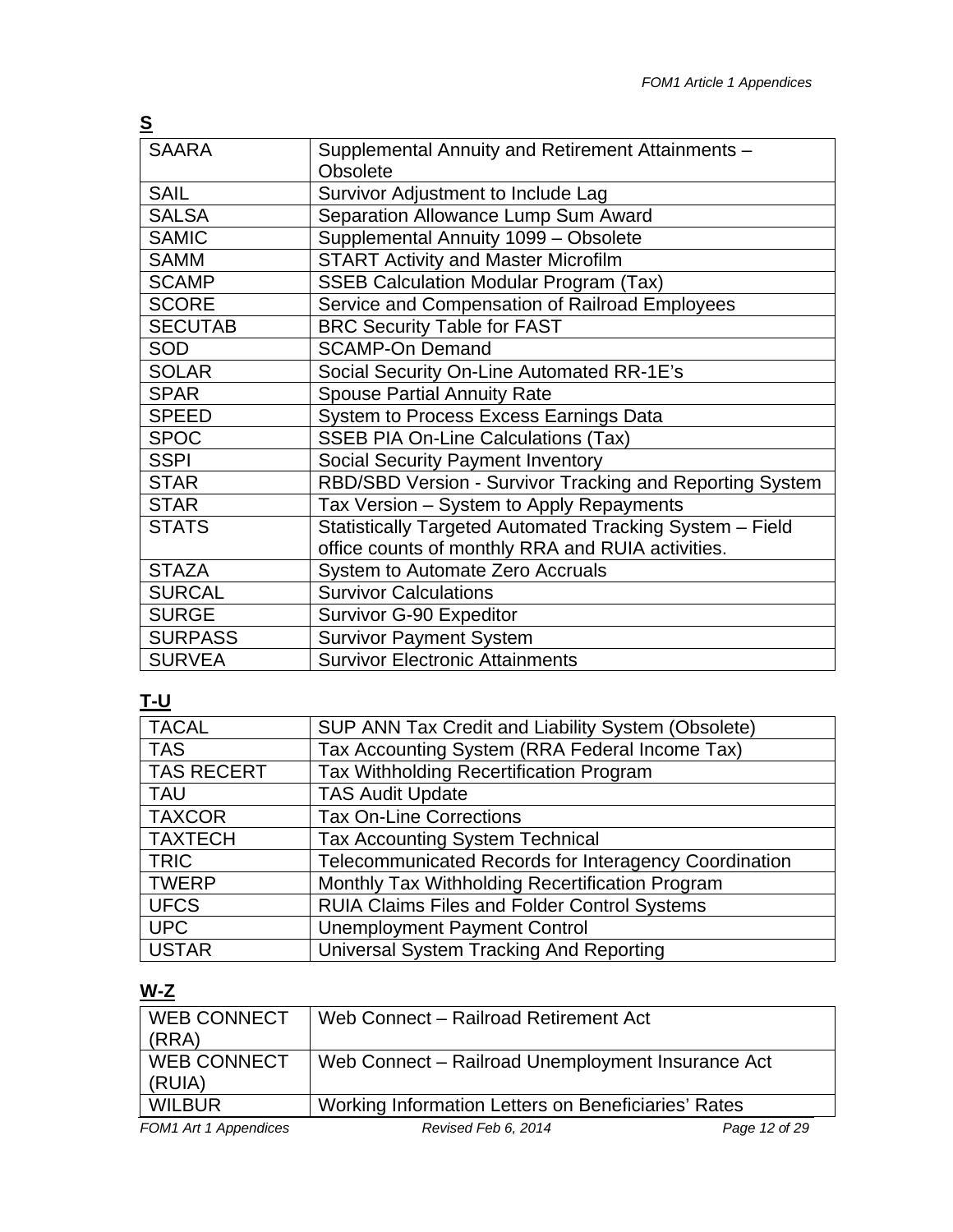| WM (WILLIAM) | Daily Tax Withholding Module |
|--------------|------------------------------|
| <b>ZIPCO</b> | Zip (<br>Code                |

# **Appendix E - Operations Tracing Schedule for Outstanding Items**

#### A. Compensation And Wage Data From Claims Certification Unit (CCU)

1. Retirement G-90 (from G-60 or RASI)

1st Tracer - After 30 days, check the status list of pending retirement Search requests.

- If the type reply column shows "DPA MANUAL REENTRY" or "MANUAL PIA RELD," send Form G-60a to CCU.
- If the type reply column shows "SSA REPLY," verify that the SS claim number is correct. In manual cases, release another G-60. In RASI cases, RASI will submit a new request.
- If the case is not on the status list and no G-90 has been received, release another G-60 in manual cases. In RASI cases, if RASI did not receive the G-90 data, RASI will submit a new request.

#### 2. Survivor G-90

An FNOD or on-line SURGE request will generate a SEARCH G-90 wage record request. A G-90 requiring re-entry for lag, military service or SSA reply, appears on the HSL SBD Survivor "A" Search Pending List. (See RCM Informational Bulletin B-93-24 for additional information.) If a G-90 requires group "B" manual review or calculation by the CCU, it will appear on the B G-90 Database (PC) Program.

#### Tracing An Outstanding Re-Entry "A" G-90

• 1st Tracer - Check the E-mail SBD Survivor A Pending List. If the case is on the pending list, pend for 2 weeks from the date into system. If not received within 2 weeks, determine the "Type Code" reason the G-90 is delayed and follow the procedure below.

If the G-90 is delayed due to SSA reply, the wage record cannot be traced. If there is no SSA reply furnishing the outstanding wages, the G-90 will drop off the pending list after 30 days with no calculation.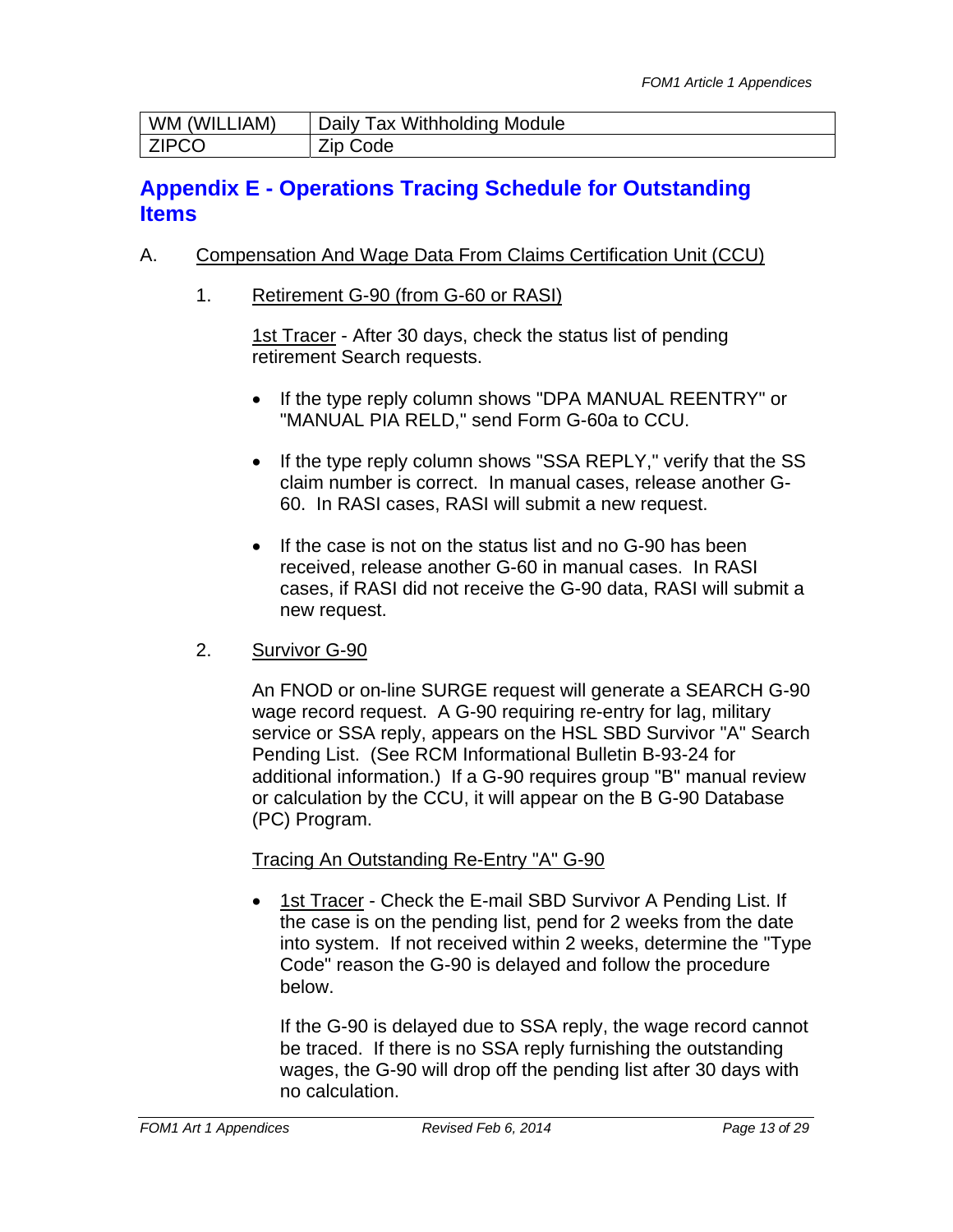If the G-90 is delayed due to lag, refer the case to the Senior Claims Specialist or Section manager.

If the G-90 is delayed due to military service, trace directly to the CCU E-mail mailbox entitled "RE ENTRY A" using the "Survivor Wage Record Tracer" pattern.

CCU responses will be sent to the SURV INQUIRIES/ TRACERS mailbox. The messages will be distributed daily.

 2nd Tracer - If no response to the E-mail is received within one week, trace with the CCU through the Senior Claims Specialist or Section Manager.

If the case is not on the HSL Pending List, see procedure for tracing an outstanding manual "B" G-90 below.

#### Tracing An Outstanding Manual "B" G-90

To determine if a G-90 has been referred to CCU for manual review or calculation, access the B G-90 Database Program option #1, "Check on Survivor B G-90". Enter the terminal digit number without dashes or, if a six digit number, the prefix followed by the six digits. If no record is found using a six digit number, also check under the terminal digit number.

If the G-90 has been referred to CCU for category B manual handling, the claim number will be displayed as an existing case with the date received in CCU. If CCU has completed their action and forwarded the paper G-90 to the Survivor Benefits Division, the date of that action will be indicated in the "Date Completed" box.

- 1st Tracer Trace a category B G-90 not completed by CCU using the Database program. Select "S - Send Message to CCU for Special Handling". Type in the tracer message in the remarks section and enter "Y" to send the message. CCU can acknowledge the special handling request and respond using the Database program, if applicable.
- 2nd Tracer If no response to the Database program message is received within one week and no G-90 is received, trace with CCU through the Senior Claims Specialist or Section Manager.
- 3. Tracing G-563

Release 1st Tracer 30 days after request was made. Release a 2nd Tracer G-563 marked "Second Request" 30 days after first tracer was released.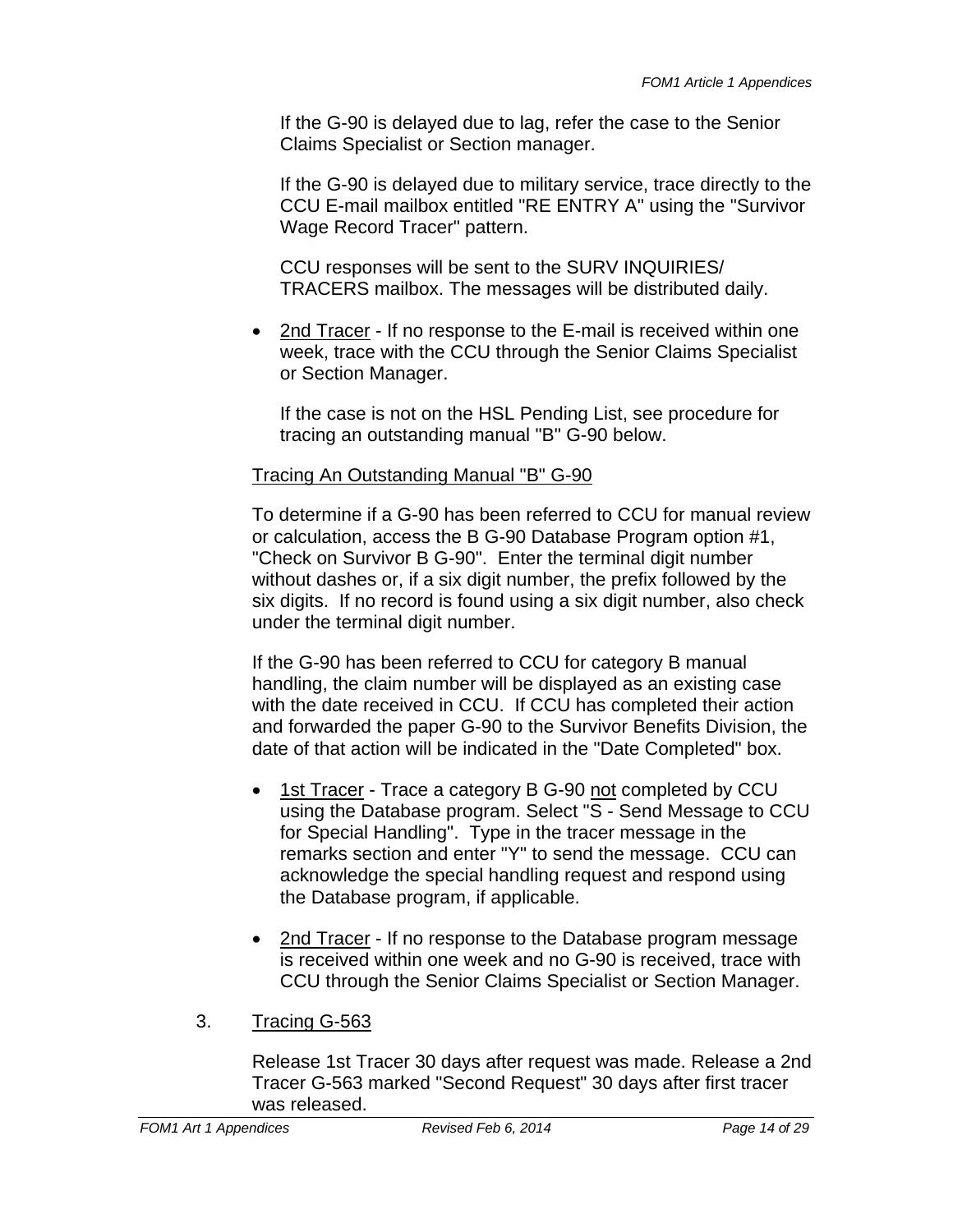#### B. Compensation And Pension Data

1. Tracing G-88A.2, Notice of Retirement and Request for Verification of Service Needed for Eligibility.

1st Tracer -

- Advance Filing Cases The Form G-88A.2 is not released by the field office until the month of the employee's date last worked. Trace 30 days from the annuity beginning date (ABD). Release an E-mail message to the field office nearest the railroad.
- Other Than Advance Filing Cases Trace 30 days from the filing date of the AA-1 application. Release an E-mail message to the field office nearest the railroad.

2nd Tracer - 30 days after 1st tracer - Telephone the district manager of the field office nearest the railroad.

2. Tracing Form G-88p, Employer's Supplemental Pension Report.

1st Tracer - After 30 days release an e-mail message to the field office nearest the railroad.

2nd Tracer - 30 days after 1st tracer - Telephone the district manager of the field office nearest the railroad.

NOTE: When tracing forms with the Canadian National Railway, always include the employee's PIN and/or SRB number.

## C. Proofs etc. Needed To Pay Case

- 1. Tracing Proof from Field Offices
	- 1st Tracer After 30 days or when referral message is produced - E-mail message to field.
	- 2nd Tracer 30 days after 1st tracer E-mail message to field.
	- 3rd Tracer 30 days after tracer Phone call to field. Note The field office will be abandoning the case if they have been unable to obtain the proof by this time.
- 2. Tracing Proof from Resources Management Center (RMC)

After 30 days from the date foreign language document was sent to RMC - Send a photocopy of the G-91a in file to RMC. Show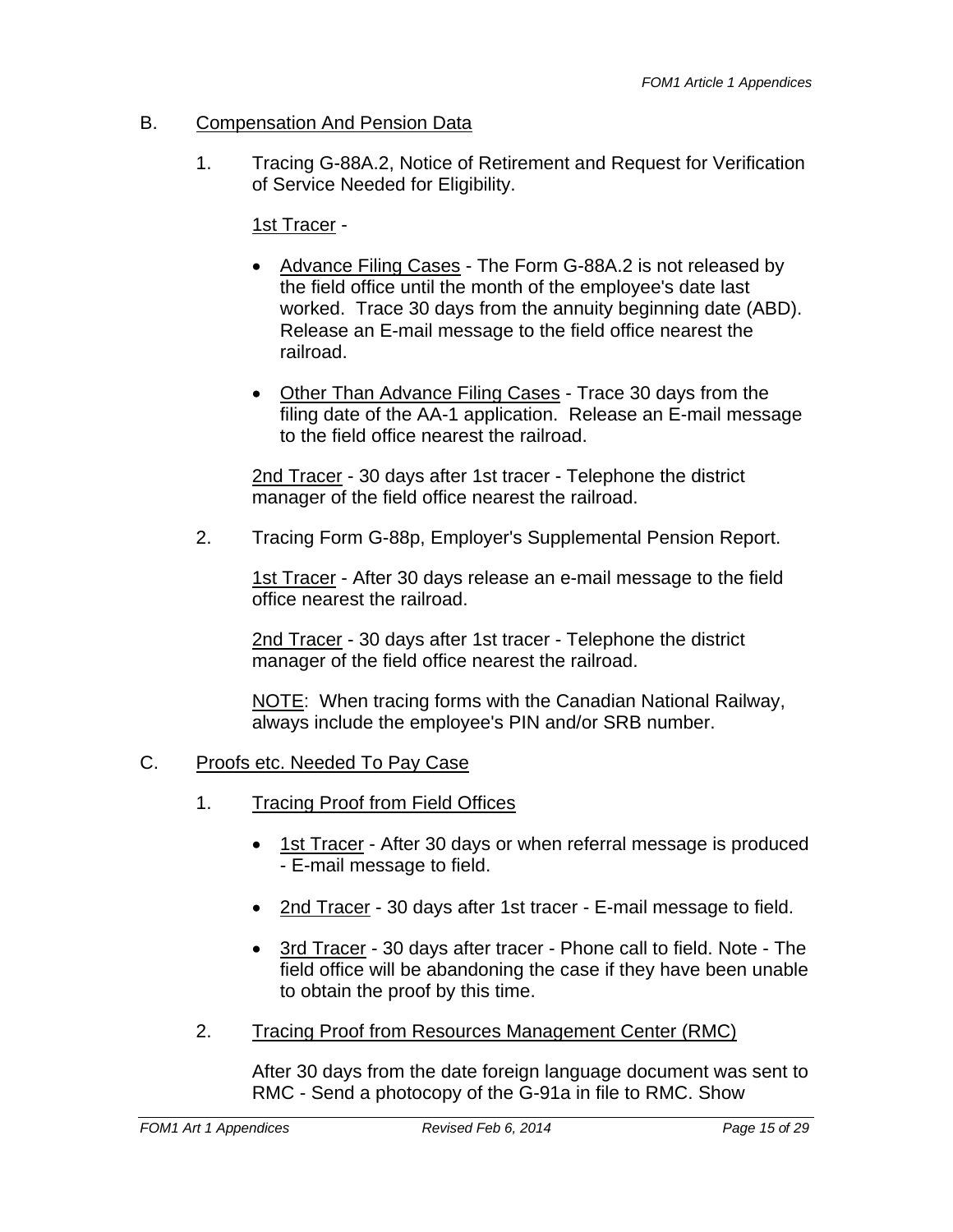"Foreign Language Document Outstanding 30 days," on the G-26 route slip.

D. Medical Evidence

The Disability Benefits Division will take all tracing action necessary for outstanding medical evidence.

- E. Social Security Data
	- 1. RLS (Form G-80 is obsolete). Refer to RCM 2.9.70.-73 for current G-80 RLS handling.
	- 2. Tracing RR1a/RR1e

First Tracer - If the beneficiary or the field office reports that an application for SS benefits has been filed and no RR1a/RR1e is in file, check POLO. If not on POLO, send an RR-25 to the OSR.

#### F. Military Service Data

1. Tracing G-431 or SF-180

1st Tracer - 30 days after form was released. Release another form.

2. Tracing for Reply to Code Letter 353

1st Tracer - 30 days from date form letter was released - Release a letter marked "Second Request".

2nd Tracer - 30 days after 1st tracer, release a second tracer letter.

3rd Tracer - 30 days after 2nd tracer, refer case to RAC.

G. All Data From Government Agencies Not Mentioned Above

1st Tracer - 30 days from date form or letter was released - Release a letter marked "SECOND REQUEST".

2nd Tracer - 30 days after 1st tracer - Release a 2nd tracer letter.

3rd Tracer - 30 days after 2nd tracer - Refer case to PAS.

H. All Data Requested From Field Not Previously Covered

1st Tracer - 30 days from date request was made - Send E-mail message to the field office manager.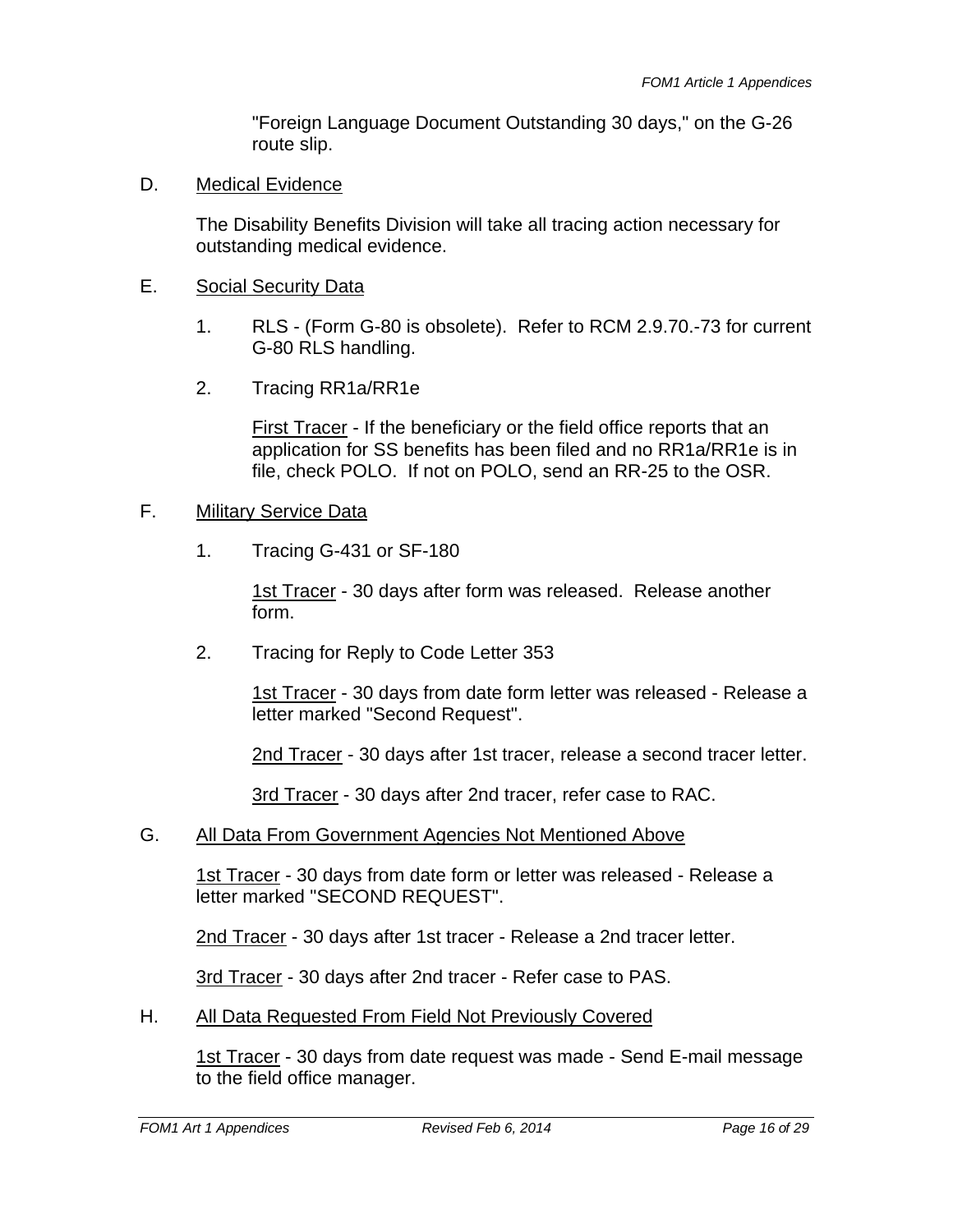2nd Tracer - 10 days from 1st tracer - Send E-mail message to appropriate regional office.

# **Appendix G - Addresses Of SSA Program Service Centers and Reviewing Offices**

| <b>SSA Numbers</b> | <b>Program Service Centers</b>                  |
|--------------------|-------------------------------------------------|
| $268 - 302$        | <b>Harold Washington Social Security Center</b> |
| $316 - 399$        | <b>Great Lakes Program Service Center</b>       |
| 700 - 728          | 600 W. Madison St.                              |
|                    | Chicago, IL                                     |
| $001 - 134$        | <b>Social Security Administration</b>           |
|                    | Northeastern Program Service Center             |
|                    | Joseph P. Addabbo Federal Bldg.                 |
|                    | One Jamaica Center Plaza                        |
|                    | 155-10 Jamaica Avenue                           |
|                    | Jamaica, NY 11432-3830                          |
| $135 - 222$        | Social Security Administration                  |
| $232 - 236$        | Mid-Atlantic Program Service Center             |
| $577 - 584$        | 300 Spring Garden Street                        |
| $596 - 599$        | Philadelphia, PA 19123                          |
| 691 - 699          |                                                 |
| $501 - 504$        | <b>Social Security Administration</b>           |
| $516 - 524$        | <b>Western Program Service Center</b>           |
| $526 - 576$        | 1221 Nevin Avenue                               |
| 586                | Richmond, CA 94802                              |
| $600 - 626$        |                                                 |
| $646 - 647$        |                                                 |
| $650 - 653$        |                                                 |
| 680                |                                                 |
| 750 - 751          |                                                 |
| $303 - 315$        | Social Security Administration                  |
| $429 - 500$        | Mid-America Program Service Center              |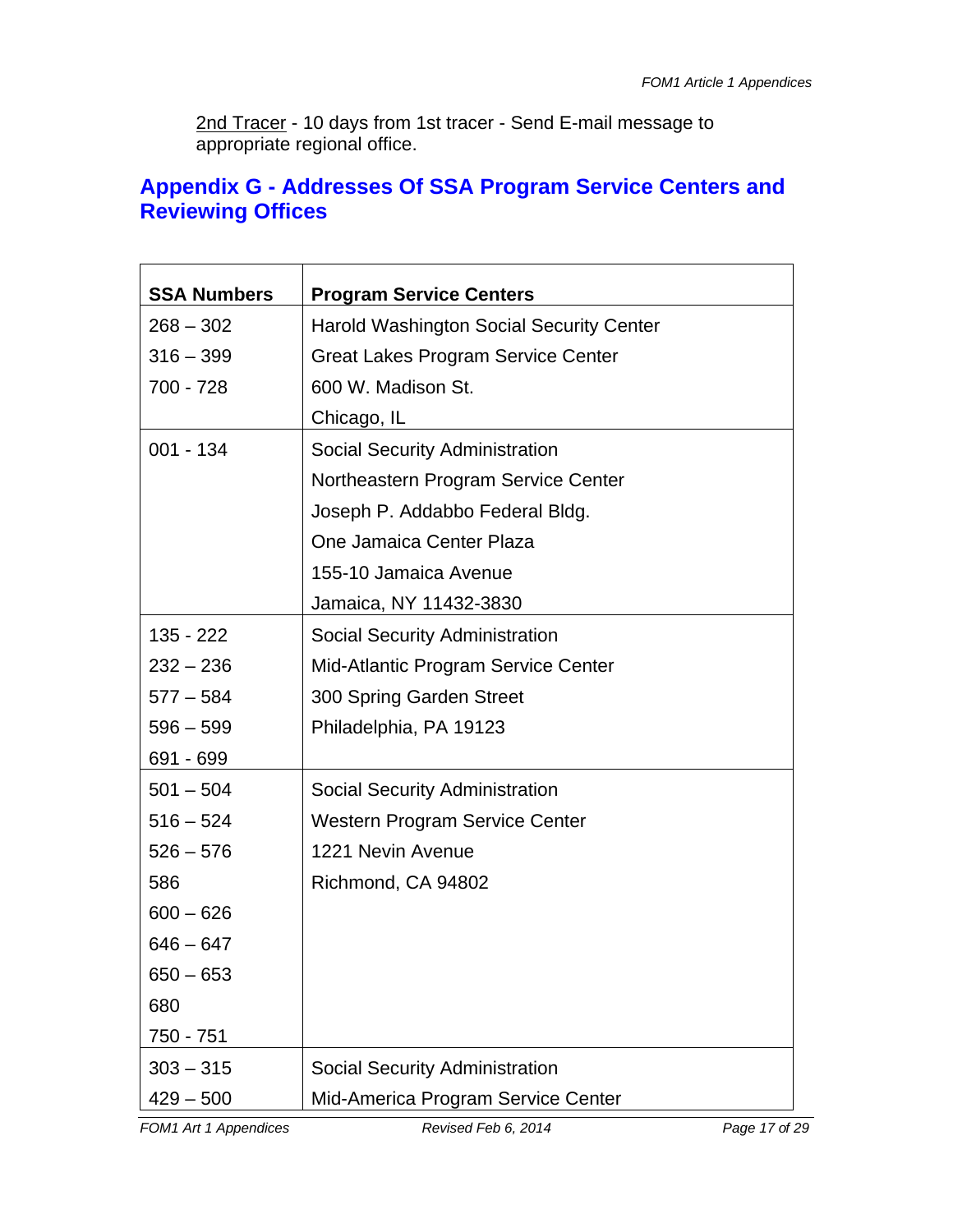| $505 - 515$ | 601 East 12th Street                |
|-------------|-------------------------------------|
| 525         | Kansas City, MO 64106               |
| 585         |                                     |
| $627 - 645$ |                                     |
| $648 - 649$ |                                     |
| $659 - 665$ |                                     |
| 676 - 679   |                                     |
| $223 - 231$ | Social Security Administration      |
| $237 - 267$ | Southeastern Program Service Center |
| $400 - 428$ | 2001 Twelfth Avenue, North          |
| $587 - 595$ | Birmingham, AL 35285                |
| $654 - 658$ |                                     |
| $667 - 675$ |                                     |
| 681 - 690   |                                     |

| <b>Reviewing Offices</b>                            |                                                   |  |
|-----------------------------------------------------|---------------------------------------------------|--|
| <b>DIB Claims</b>                                   | Social Security Administration                    |  |
|                                                     | <b>Office of Disability Operations</b>            |  |
| All account numbers                                 | 1500 Woodlawn Drive                               |  |
|                                                     | Baltimore, MD 21241                               |  |
| <b>Foreign Claims</b>                               | Office of Disability and International Operations |  |
|                                                     | <b>Office of International Operations</b>         |  |
| (All account numbers if at<br>least one beneficiary | P.O. Box 1756                                     |  |
| resides in a foreign                                | Baltimore, MD 21235                               |  |
| country)                                            |                                                   |  |

| <b>SSA Regional Office Addresses And States Served</b> |                           |  |
|--------------------------------------------------------|---------------------------|--|
| Region                                                 | <b>States Served</b>      |  |
| <b>BOSTON</b>                                          | Connecticut New Hampshire |  |
| John Fitzgerald Kennedy Building                       | Maine Rhode Island        |  |
| Room 1100, Government Center                           | Massachusetts<br>Vermont  |  |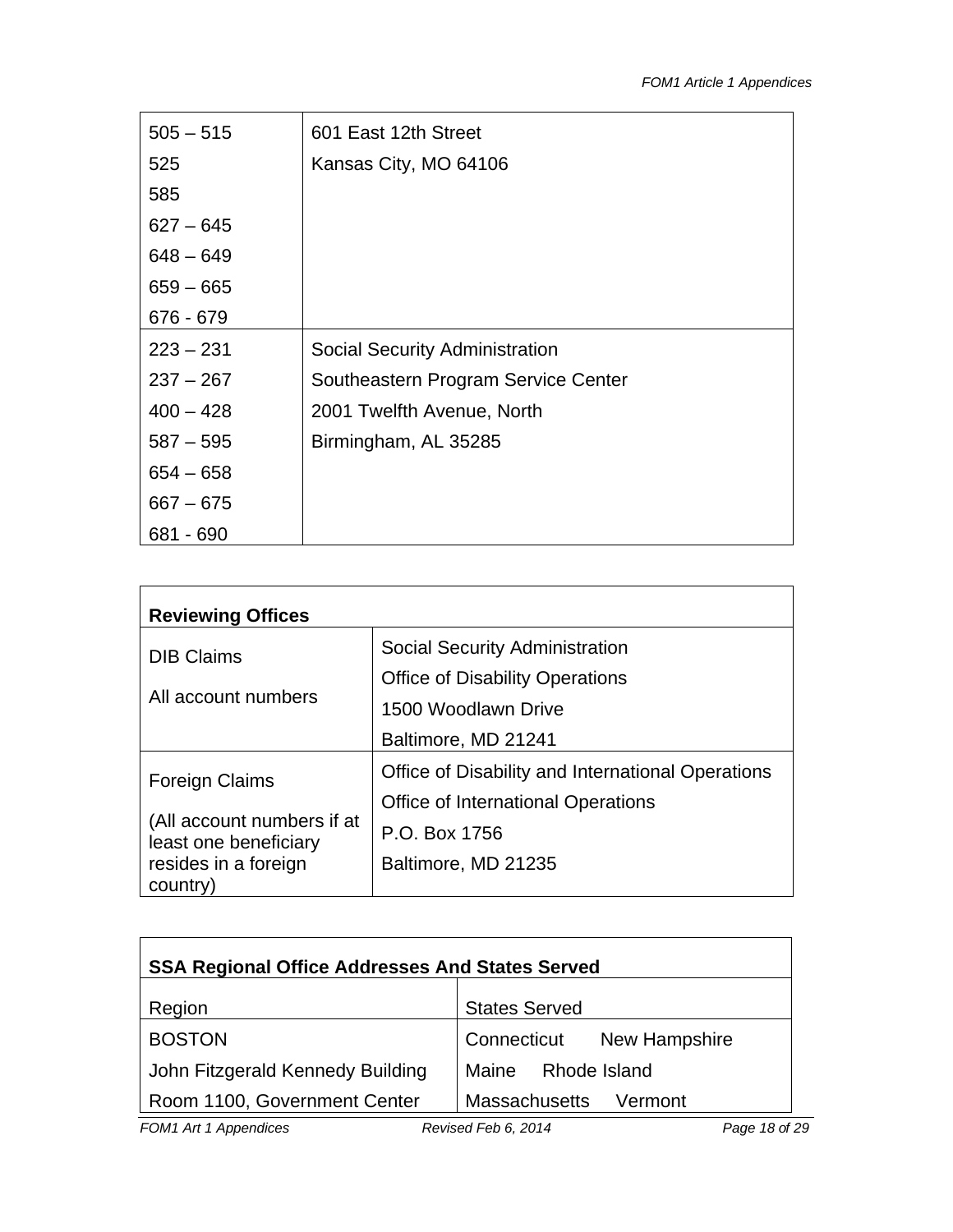| Boston, MA 02203                   |                              |
|------------------------------------|------------------------------|
| <b>NEW YORK</b>                    | New Jersey New York          |
| Room 40-102, 26 Federal Plaza      | Puerto Rico Virgin Islands   |
| New York, NY 10278                 |                              |
| <b>PHILADELPHIA</b>                | Delaware Pennsylvania        |
| P.O. Box 8788                      | District of Columbia         |
| 3535 Market Street                 | Maryland Virginia            |
| Philadelphia, PA 19104             | West Virginia                |
| <b>ATLANTA</b>                     | Alabama Mississippi          |
| 101 Marietta Tower                 | Florida North Carolina       |
| <b>Suite 1902</b>                  | Georgia South Carolina       |
| Atlanta, GA 30323                  | Kentucky Tennessee           |
| <b>CHICAGO</b>                     | <b>Illinois</b><br>Minnesota |
| P.O. Box 8280                      | Indiana<br>Ohio              |
| Chicago, IL 60680                  | Michigan Wisconsin           |
| <b>KANSAS CITY</b>                 | Kansas Missouri<br>Iowa      |
| <b>Federal Building</b>            | Nebraska                     |
| Room 436                           |                              |
| 601 East Twelfth Street            |                              |
| Kansas City, MO 64106              |                              |
| <b>DALLAS</b>                      | Arkansas Oklahoma            |
| Room 1440                          | Louisiana Texas              |
| 1200 Main Tower Building           | New Mexico                   |
| Dallas, TX 75202                   |                              |
| <b>DENVER</b>                      | Colorado<br>South Dakota     |
| Room 1185, Federal Office Building | Montana<br>Utah<br>Wyoming   |
| 1916 Stout Street                  | North Dakota                 |
| Denver, CO 80294                   |                              |
| <b>SAN FRANCISCO</b>               | Arizona<br>Hawaii<br>Nevada  |
| <b>75 Hawthorne Street</b>         | California                   |
| San Francisco, CA 94105            |                              |
| <b>SEATTLE</b>                     | Alaska<br>Oregon<br>Idaho    |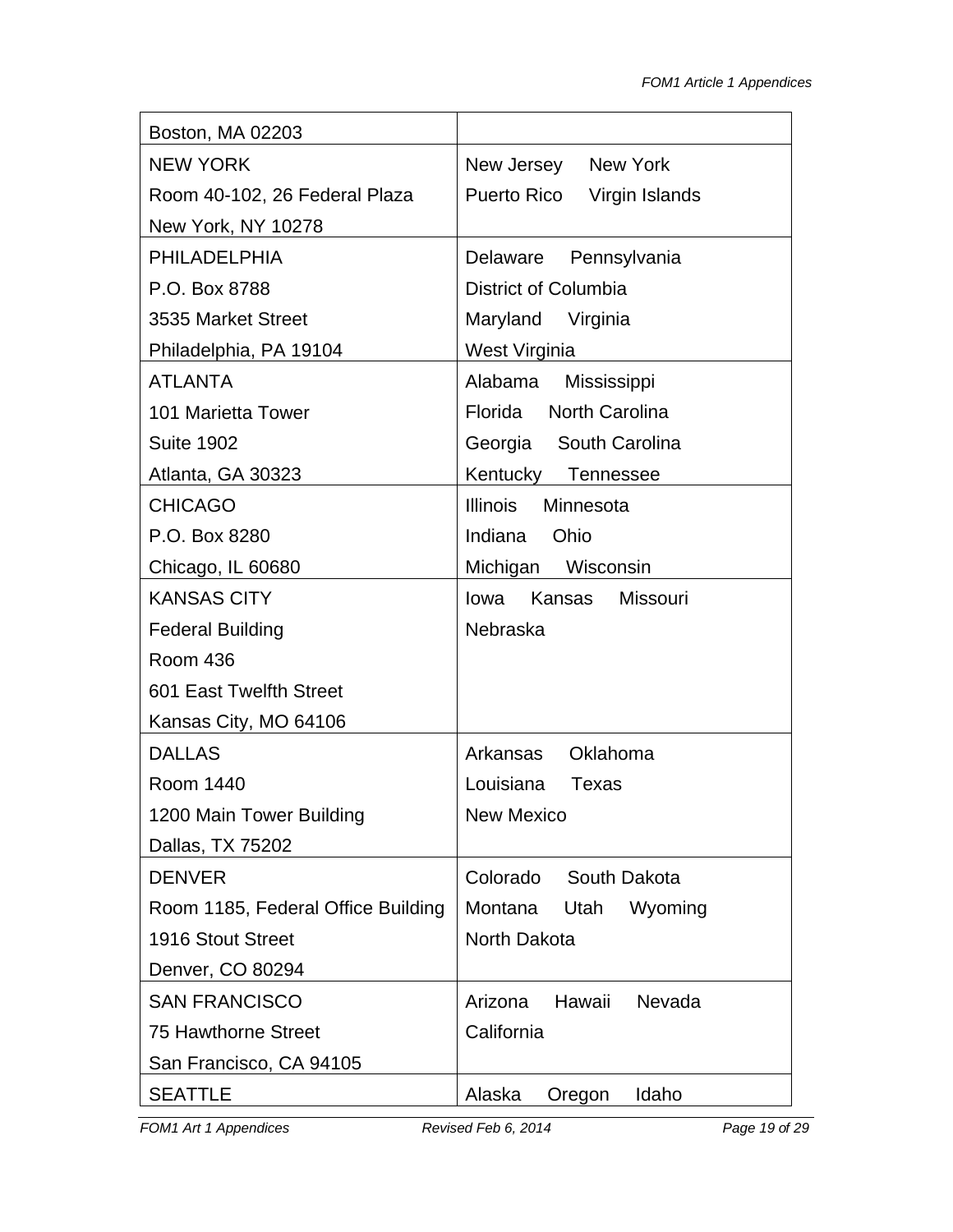| 2201 Sixth Avenue M | Washington |
|---------------------|------------|
| <b>S RX-50</b>      |            |
| Seattle, WA 98121   |            |

# **Appendix H - Canadian Provinces and Territories by Field Office**

| <b>First</b><br><b>Character of</b><br><b>Postal Code</b> | <b>Canadian Province or Region</b> | Office/Speed # |
|-----------------------------------------------------------|------------------------------------|----------------|
| A                                                         | Newfoundland and Labrador          | Boston/231     |
| B                                                         | Nova Scotia                        | Boston/231     |
| C                                                         | <b>Prince Edward Island</b>        | Boston/231     |
| E                                                         | <b>New Brunswick</b>               | Boston/231     |
| G                                                         | <b>Quebec East</b>                 | Albany/211     |
| H                                                         | <b>Montreal Metro</b>              | Albany/211     |
| J                                                         | Quebec West                        | Albany/211     |
| K                                                         | <b>Eastern Ontario</b>             | Buffalo/217    |
| L                                                         | <b>Central Ontario</b>             | Buffalo/217    |
| M                                                         | <b>Toronto Metro</b>               | Buffalo/217    |
| N                                                         | <b>SW Ontario</b>                  | Detroit/286    |
| P                                                         | Northern Ontario                   | Milwaukee/291  |
| R                                                         | Manitoba                           | Fargo/376      |
| S                                                         | Saskatchewan                       | Billing/372    |
| T                                                         | Alberta                            | Billing/372    |
| V                                                         | <b>British Columbia</b>            | Bellevue/371   |
| X                                                         | <b>NW Territories, Nunavut</b>     | Spokane/384    |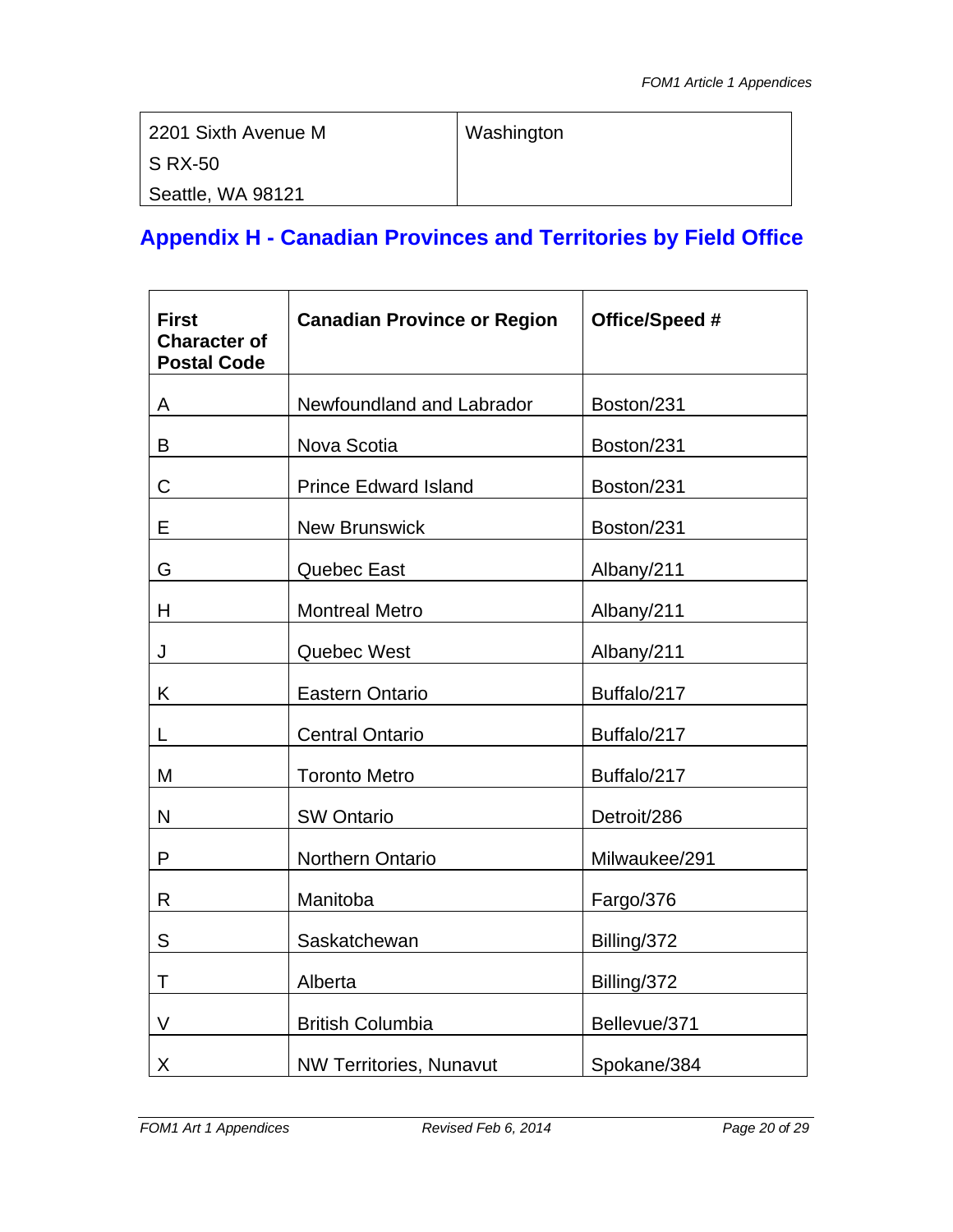|  | Yukon | Bellevue/371 |
|--|-------|--------------|

# **Appendix I - Mexican States and Territories by Field Office**

| <b>Covina, CA</b>     | <b>Houston</b>          |
|-----------------------|-------------------------|
| Baja California Norte | Campeche                |
| Baja California Sur   | Chiapas                 |
|                       | Coahuila                |
|                       | <b>Federal District</b> |
| <b>Albuquerque</b>    | Guanajuato              |
| Aquascalientes        | Guerrero                |
| Chihuahua             | Hidalgo                 |
| Colima                | Mexico                  |
| Durango               | Michoacan               |
| Jalisco               | <b>Morelos</b>          |
| Nayarit               | Nuevo Leon              |
| Sinaloa               | Oaxaca                  |
| <b>Zacatelas</b>      | Puebla                  |
|                       | Queretaro               |
|                       | Quintana Roo            |
| <u>Mesa, AZ</u>       | San Louis Potosi        |
| Sonora                | <b>Tabasco</b>          |
|                       | Tamaulipas              |
|                       | Tlaxacala               |
|                       | Vera Cruz               |
|                       | Yucatan                 |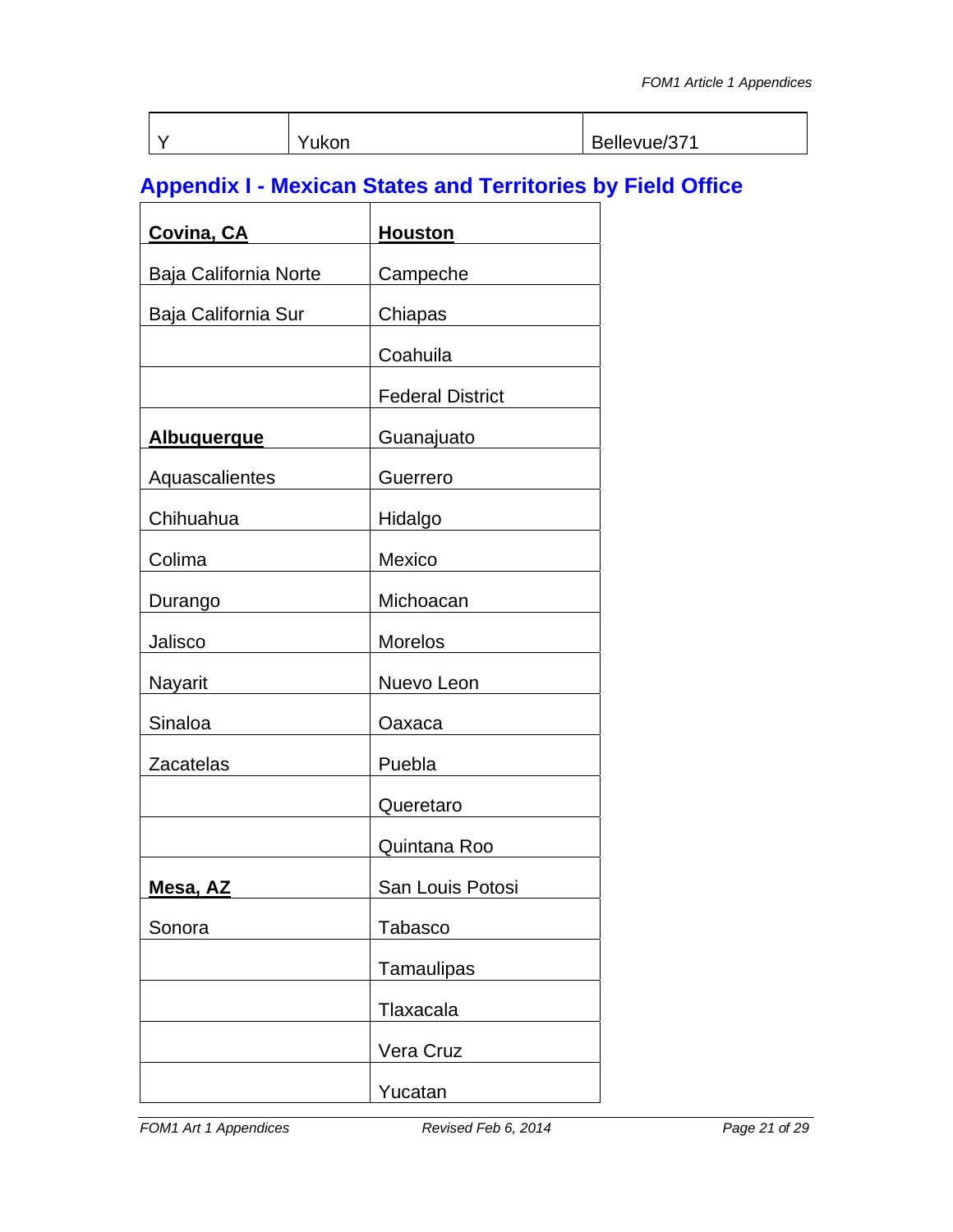## **Appendix J - Addresses Of State Correctional Authorities**

ALABAMA State Board of Corrections 101 S. Union St. Montgomery, AL 36130

ALASKA

Department of Health & Social Service Division of Corrections Pouch HO 3, Health & Social Service Bldg. Juneau, AK 99811

ARIZONA Department of Correction 1601 West Jefferson St. Phoenix AZ 85007

ARKANSAS Department of Correction Post Office Box 8707 Pine Bluff, AR 71611

**CALIFORNIA** Department of Correction P.O. Box 714 Sacramento, CA 95803

COLORADO State Department of Corrections Attn: Records 2862 South Circle Drive Suite 400 Colorado Springs CO 80906

**CONNECTICUT** Department of Correction 340 Capitol Ave. Hartford, CT 06106

DELAWARE Department of Correction 80 Monrovia Ave Smyrna, DE 19977

DISTRICT OF COLUMBIA Department of Correction 614 H Street NW Washington, D.C. 20001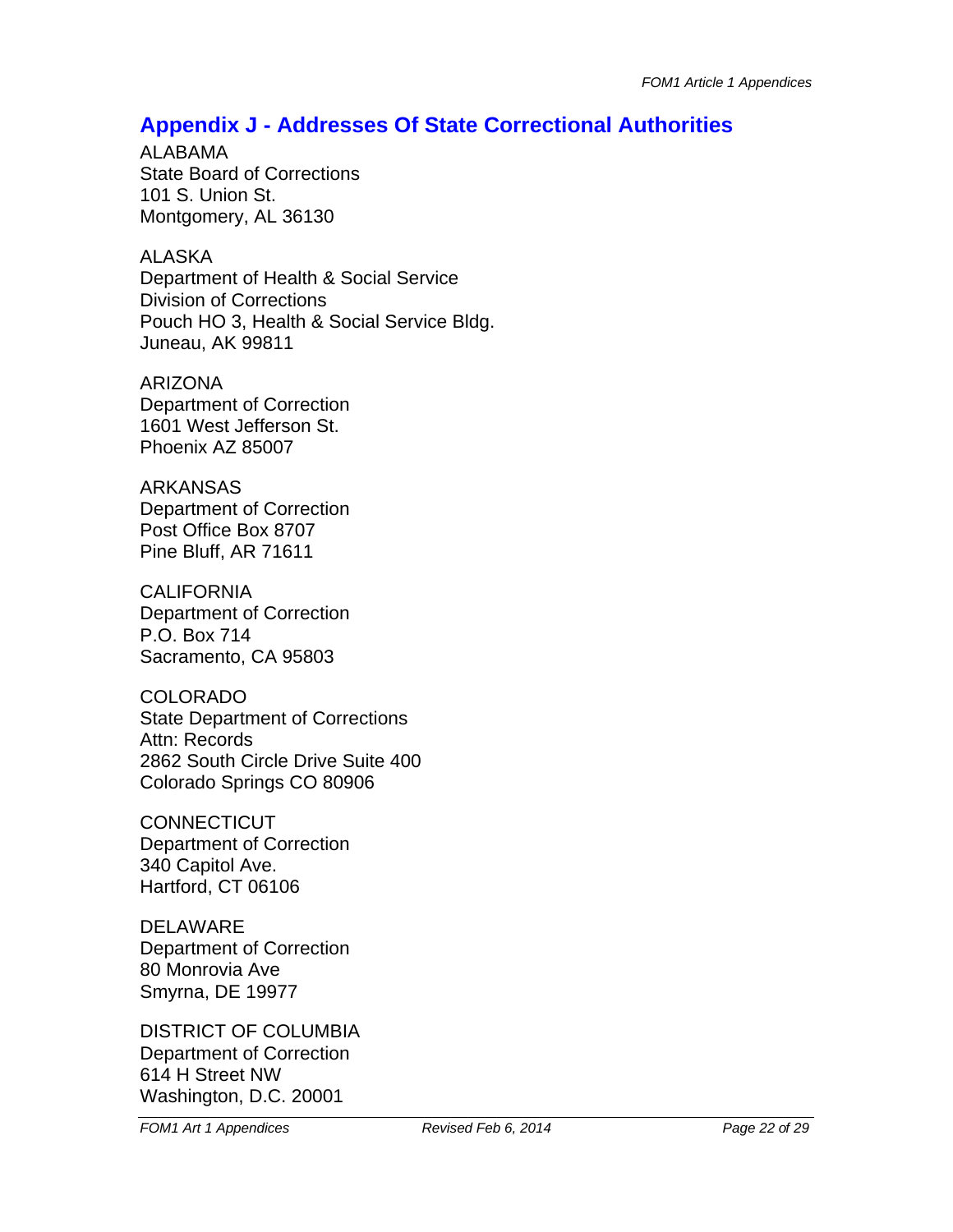FLORIDA Department of Correction 2601 Blair Stone Tallahassee, FL 32399-2500

**GEORGIA** Department of Offender **Rehabilitation** 800 Peachtree St. NE Atlanta, GA 30308

HAWAII Department of Social Service and Housing, Correction Division P.O. Box 339 Honolulu, HI 96809

IDAHO Department of Correction Box 7309 Boise, ID 83707

**ILLINOIS** Department of Correction 201 Amory Bldg. Springfield, IL 62706

INDIANA Department of Correction 804 State Office Bldg. Indianapolis, IN 46204

IOWA Department of Social Service Division of Correction Hoover Building Des Moines, IA 50319

**KANSAS** Department of Correction 535 Kansas Ave. Topeka, KS 66603

**KENTUCKY** Bureau of Correction State Office Building Frankfort, KY 40601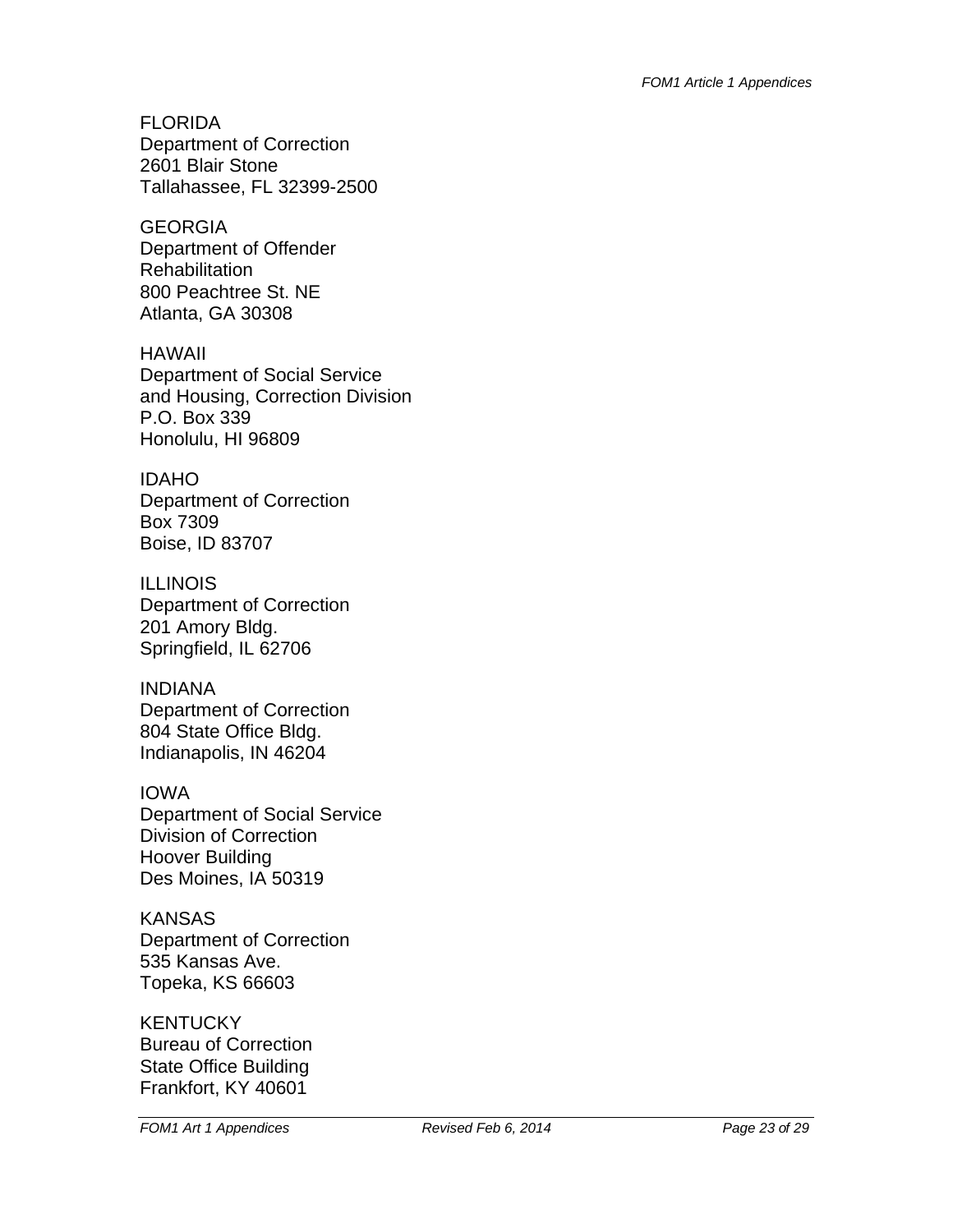LOUISIANA Department of Correction P.O. Box 44304 State Capitol Station Baton Rouge, LA 70804

MAINE

Department of Mental Health and Corrections 411 State Office Bldg. Augusta, ME 04333

MARYLAND Department of Public Safety and Correction Services, Division of Correction 6314 Windsor Mill Rd. Baltimore, MD 21207

**MASSACHUSETTS** Department of Correction Saltonstall Office Bldg. 100 Cambridge St. Boston, MA 02202

MICHIGAN Department of Correction Stevens T. Mason Bldg. Lansing, MI 48913

MINNESOTA Department of Correction 430 Metro Square Bldg. Seventh and Roberts Streets St. Paul, MN 55101

**MISSISSIPPI** Department of Correction 723 North President St. Jackson, MS 39202

**MISSOURI** Department of Social Service Division of Correction Jefferson City, MO 65101

MONTANA Department of Institution Corrections Division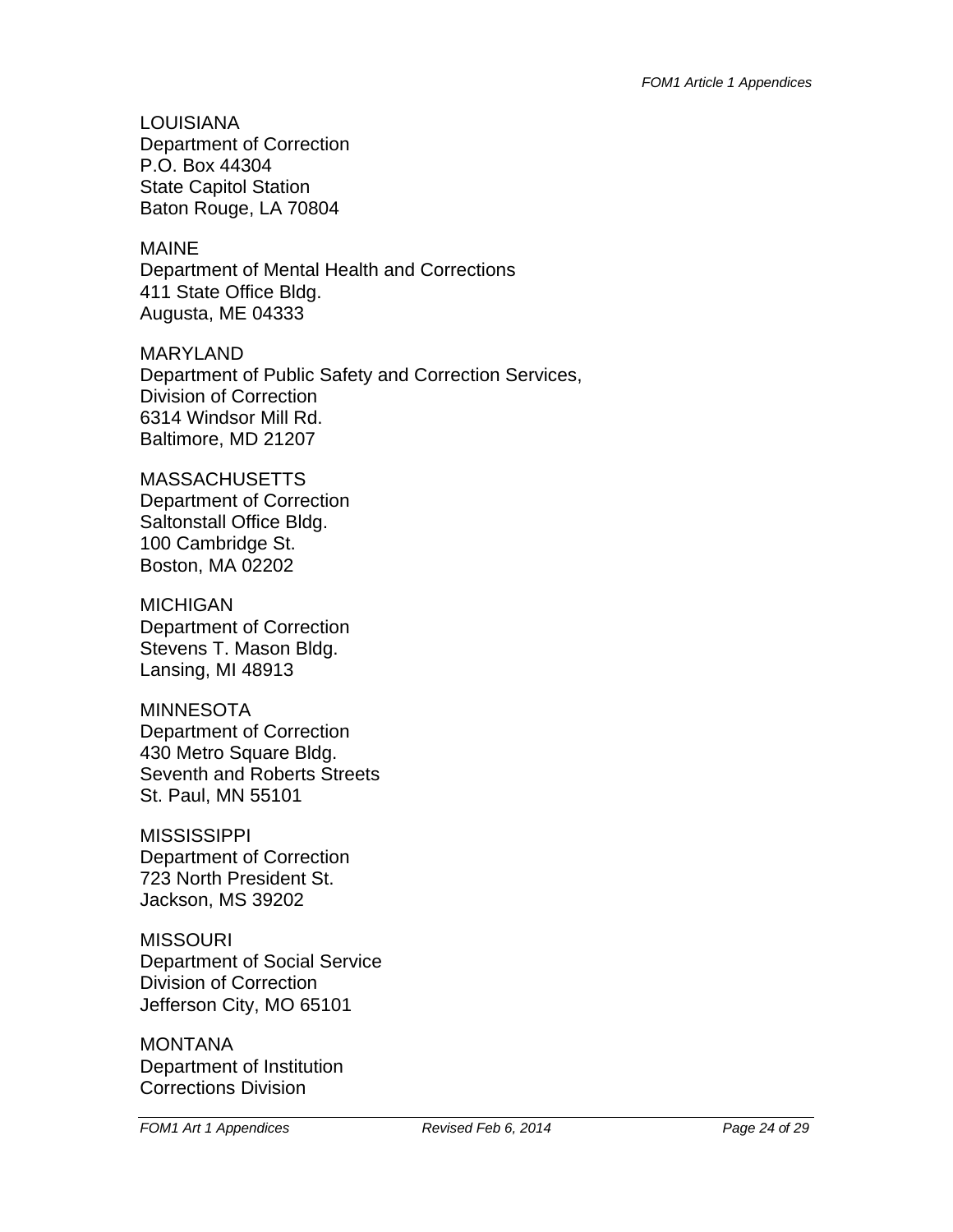1539 11th Ave. Helena, MT 59601

NORTH DAKOTA Director of Institutions State Capitol Bismark, N.D. 58505

NEBRASKA Department of Correctional Service P.O. Box 94661 Lincoln, NE 68509

**NEVADA** Department of Prisons P.O. Box 7000 Carson City, NV 89701

NEW HAMPSHIRE (no central dept. of corrections) adult felons are committed to: New Hampshire State Prison Box 14 Concord, N.H. 03301

NEW JERSEY Department of Corrections P.O. Box 7387 Whittlesey Rd. Trenton, N.J. 08628

NEW MEXICO Criminal Justice Department Correction Division State Rd. 14 P O Box 27116 Santa Fe, N.M. 87502

NEW YORK Department of Correctional Services State Office Building Campus Albany, NY 12226

NORTH CAROLINA Department of Correction 840 West Morgan St. Raleigh, N.C. 27603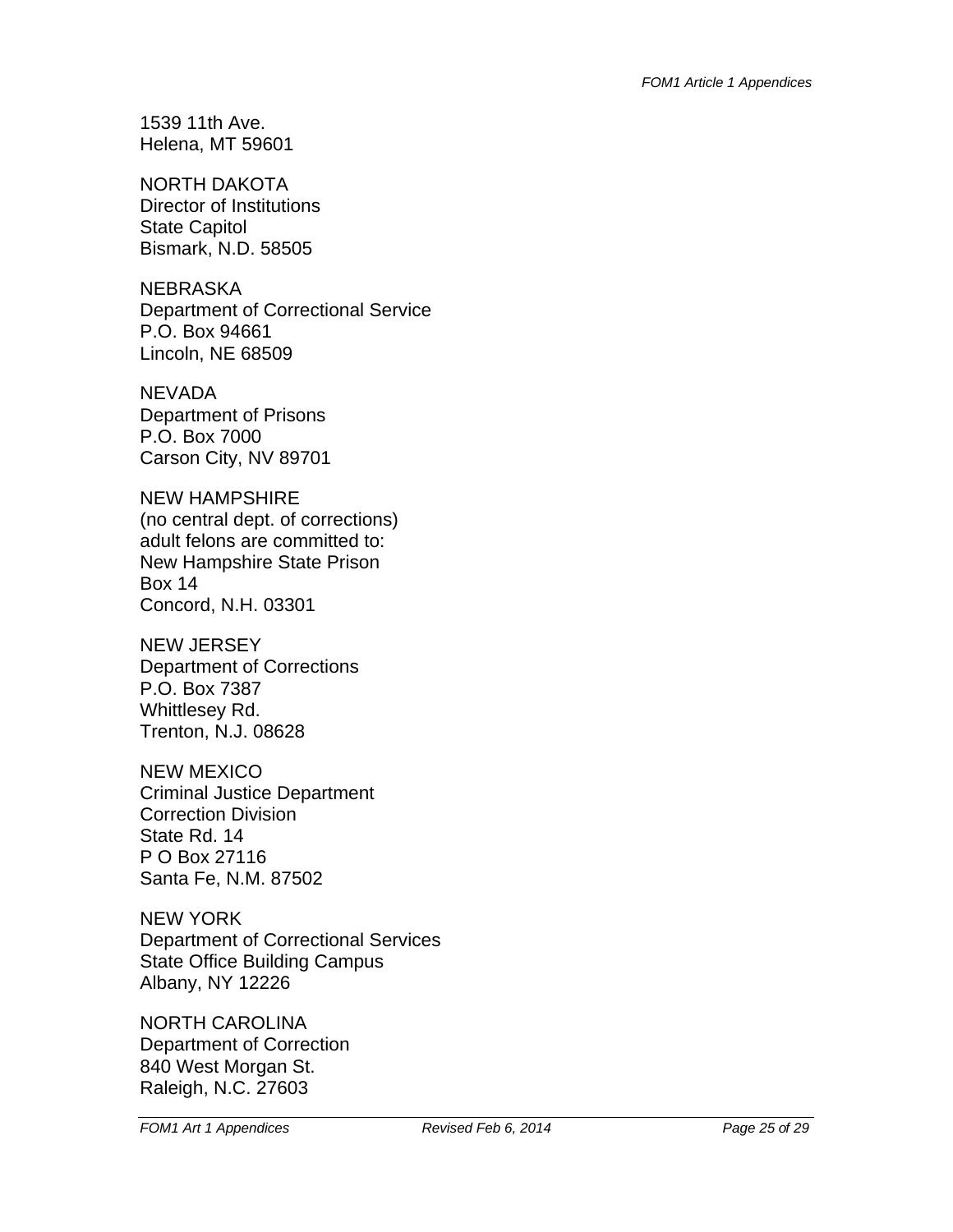OHIO Department of Rehabilitation and Correction 1050 Freeway Drive North Columbus, OH 43229

OKLAHOMA Department of Corrections 3400 N. Eastern 75 Howard Ave. P.O. Box 11443 Oklahoma City, OK 73111

OREGON Department of Human Resources Correction Division 318 Public Service Bldg. Salem, OR 97310

PENNSYLVANIA Department of Justice Bureau of Correction P.O. Box 598 Camp Hill, PA 17011

RHODE ISLAND Department of Correction Cranston, RI 02920

SOUTH CAROLINA Department of Correction 4444 Broad River Road P.O. Box 21787 Columbia, S.C. 29221

SOUTH DAKOTA Board of Charities & Correction Office of Correctional Services Suite 402-403 Foss Building Pierre, SD.

**TENNESSEE** Department of Corrections Rachel Jackson Building Ground Floor - MIS 320 6th Avenue North Nashville, TN 37243

**TEXAS** 

*FOM1 Art 1 Appendices Revised Feb 6, 2014* **<b>***Page 26 of 29 Page 26 of 29*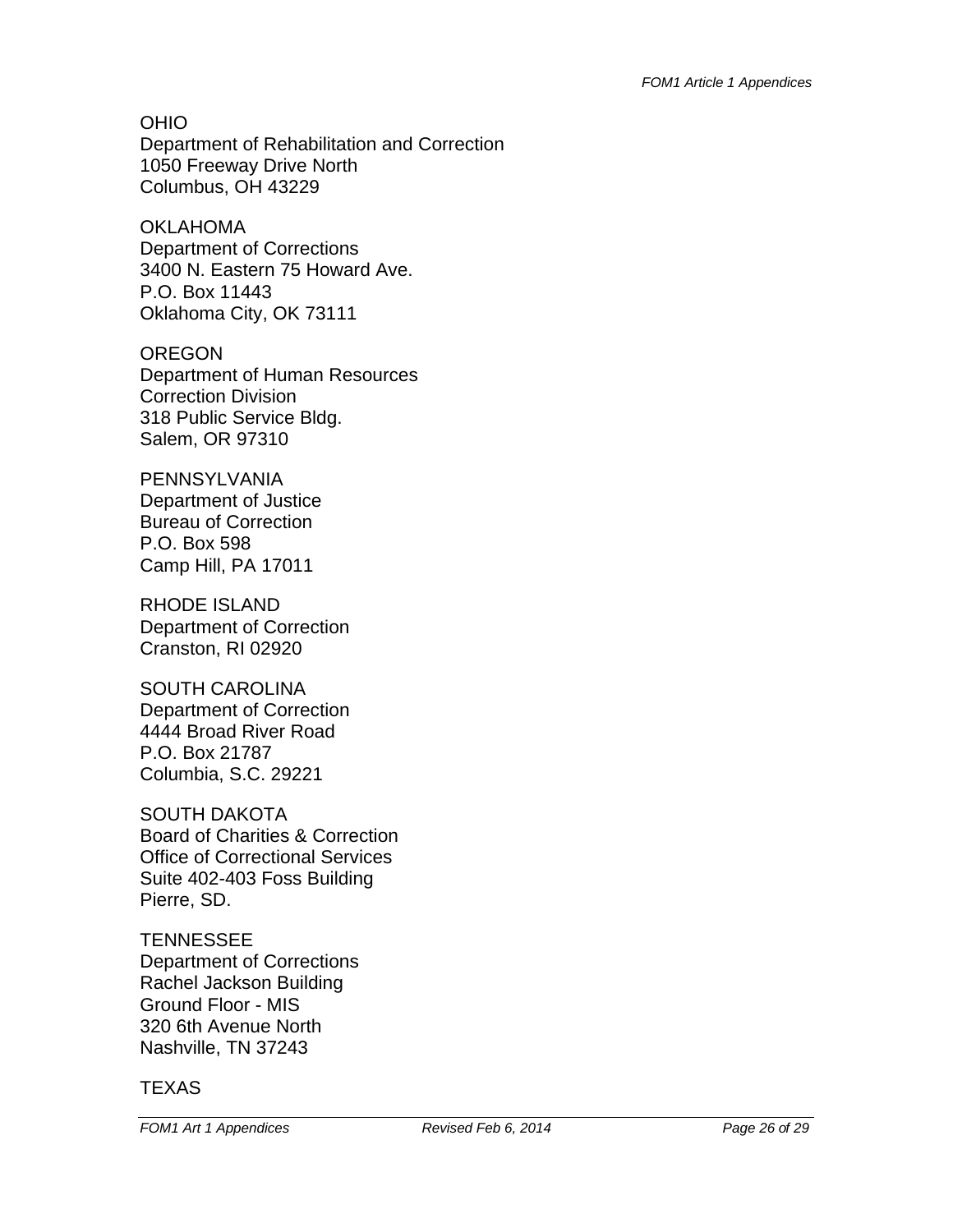Department of Corrections Box 99 Huntsville, TX 77340

#### UTAH

For adult offenders: Dept of Corrections Records Bureau 14717 S Minuteman Dr Draper UT 84020 (801) 545-5700 (801) 545-5702 (fax)

For juvenile offenders: Department of Social Services Division of Corrections 150 W. North Temple Salt Lake City, UT 84103

VERMONT Agency of Human Services Department of Corrections State Office Building Montpelier, VT 05602

VIRGINIA State Department of Corrections P.O. Box 26963 4615 West Broad St. Richmond, VA 23261

WASHINGTON Dept. of Social & Health Service, Adult Correction Division (Mail Stop FN - 61) Olympia, WA 98504 Division of Juvenile Rehabilitation (Mail Stop OB 42 - J) Olympia, WA 98504

PUERTO RICO Administration of Correction Call Box 71308 San Juan, PR 00936

WEST VIRGINIA

*FOM1 Art 1 Appendices Revised Feb 6, 2014* **<b>***Page 27 of 29 Page 27 of 29*